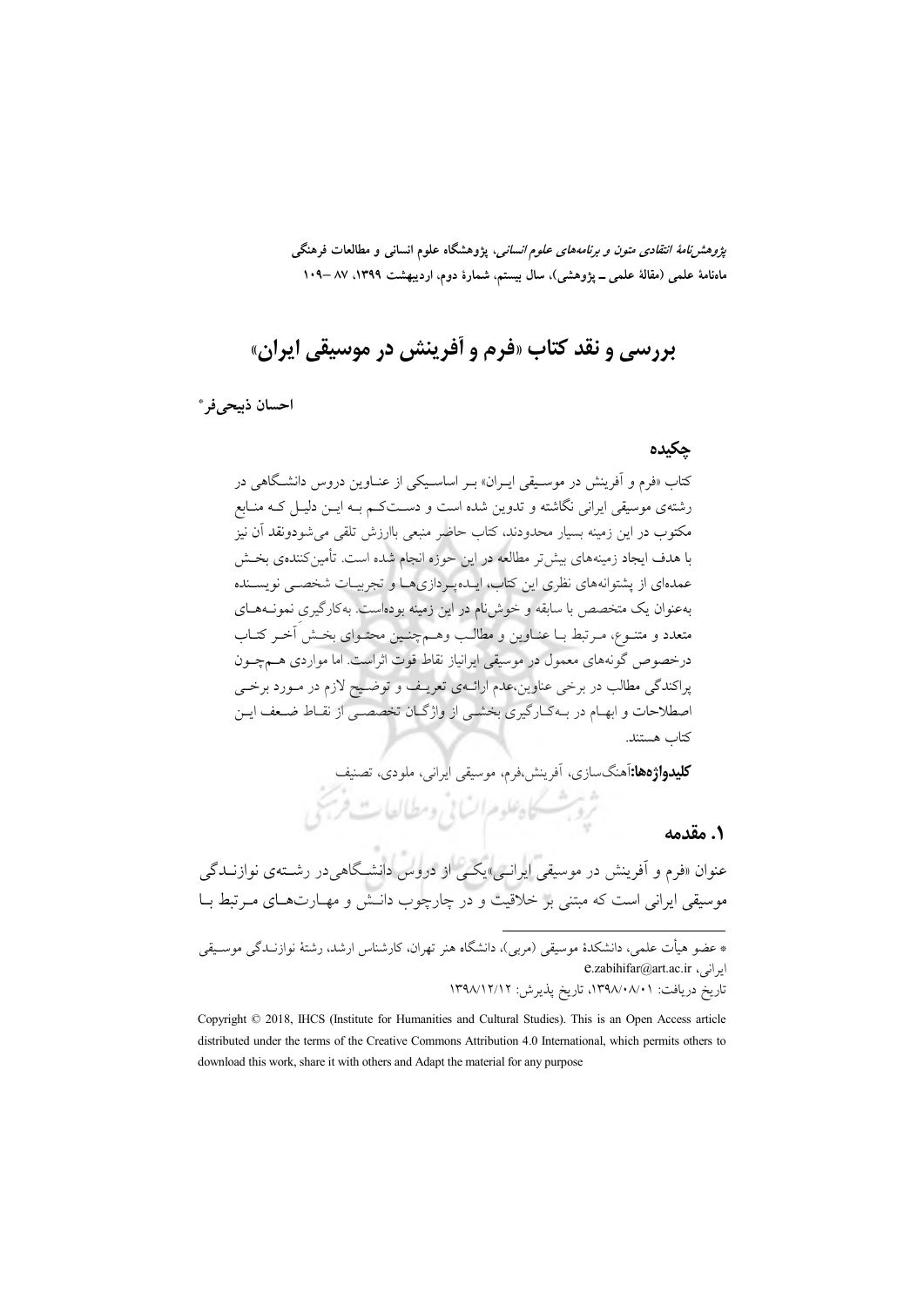٨٨ ي*ژوهش نامة انتقادى متون و برنامههاى علوم انسانى،* سال بيستم، شمارة دوم، ارديبهشت ١٣٩٩

موسیقی ایرانی تعریف و هدفگذاری شدهاست. کتاب حاضر اولین کتابی است که تقریباً بــا همین عنوان منتشر شده و دستکم به همین دلیل اثـری بـا ارزش تلقـی مـیشـود. پـیش|ز پرداختن به متن مقاله لازم است به نکتـهای اشـاره شـود؛ در جامعـهی موسـیقی ایـران نـام استادان و پیش کسوتان ایـن رشـته، همـواره بـا احتـرام لازم و بـا پیشـوندهای مربوطـه همراه مي گردد. نگارندهي اين سطور نيز بهخوبي بر اين امر و عرف اخلاقـي واقـف بــوده و به آن احترام میگذارد؛ اما از آنجـا کـه در مباحـث علمـی بیـان صـریح و مـوجز مطالـب، ضروریاست بهناچار از ذکر نام «استاد» برای شخصیتهـای برجسـتهای کـه در ایــن مقالـه نامشان آورده می شود (از جمله جناب فرهاد فخرالدینی) خودداری شده است که البتـه ایــن امر از احترام و ارادت و قدرشناسی حقیر و سایر علاقهمندان موسیقی ایرانزمـین بـه ایشـان نخواهد كاست.

### ۱.۱ معرفی کتاب

کتاب «فُرِم و اَفرینش در موسیقی ایران» در قطع وزیری و با جلد گالینگور سخت، در قالـب ۱۰۳ صـفحه و در سـال١٣٩٤ توسـط انتشـارات معـين منتشـر گرديــده و بــا شــمارگان ۱۱۰۰ نسخه، به بهای ده هزار تومان، روانهی بازار کتاب شده است. همچنین ایــن کتــاب در سـال ١٣٩٧ بــه چــاپ دوم رســيده و بــا شــمارگان ٣٣٠ و قيمــت يــانزده هــزار تومــان عرضه گردیده است اثر مذکور، بـا شـبهِ دیباچـهای کوتـاه آغـاز گردیـده اسـت و اگــر چــه فصل بندی آن شمارهگذاری نشده اما می توان برای آن سه بخش کلی در نظر گرفت؛ شــامل ارکان موسَیقی، فُرم و فرمهای معمـول در موسـیقی ایرانــی. بخــش ارکــان موسـیقی، شــامل قسمتهاي ملـودي، وزن و ريتم(ايقـاع) در موسـيقى ايـران و هـمچنـين فـراز، موتيـف و يريود مي باشد. در بخش فُرِم ابتـدا تعريـف و سِـيس سـاختمان أن تبيـين شـده و در ادامـه موضوع تکرار و تقلید مطرح گردیده که این قسمت شامل تکرار هماننـد، تکـرار بـا تغییـر، تکرار با کاهش، تکرار با افزایش، تکرار با تقلید و تکرار با قرینههـای افقـی و عمـودی بـوده که با نمونهها و توضیحاتی ارائه شدهاند. در بخش آخر کتاب به *فرمهای معمول در موسـیقی* ایرانبی یرداخته شده و گونههای پیش درآمد، چهارمضراب، تصنیف، رنگ و قطعـات آزاد، بــا نمونههایی متنوع همراه با نشانهگذاریهایی تحلیلی بر روی آنها، ارائه گردیده است.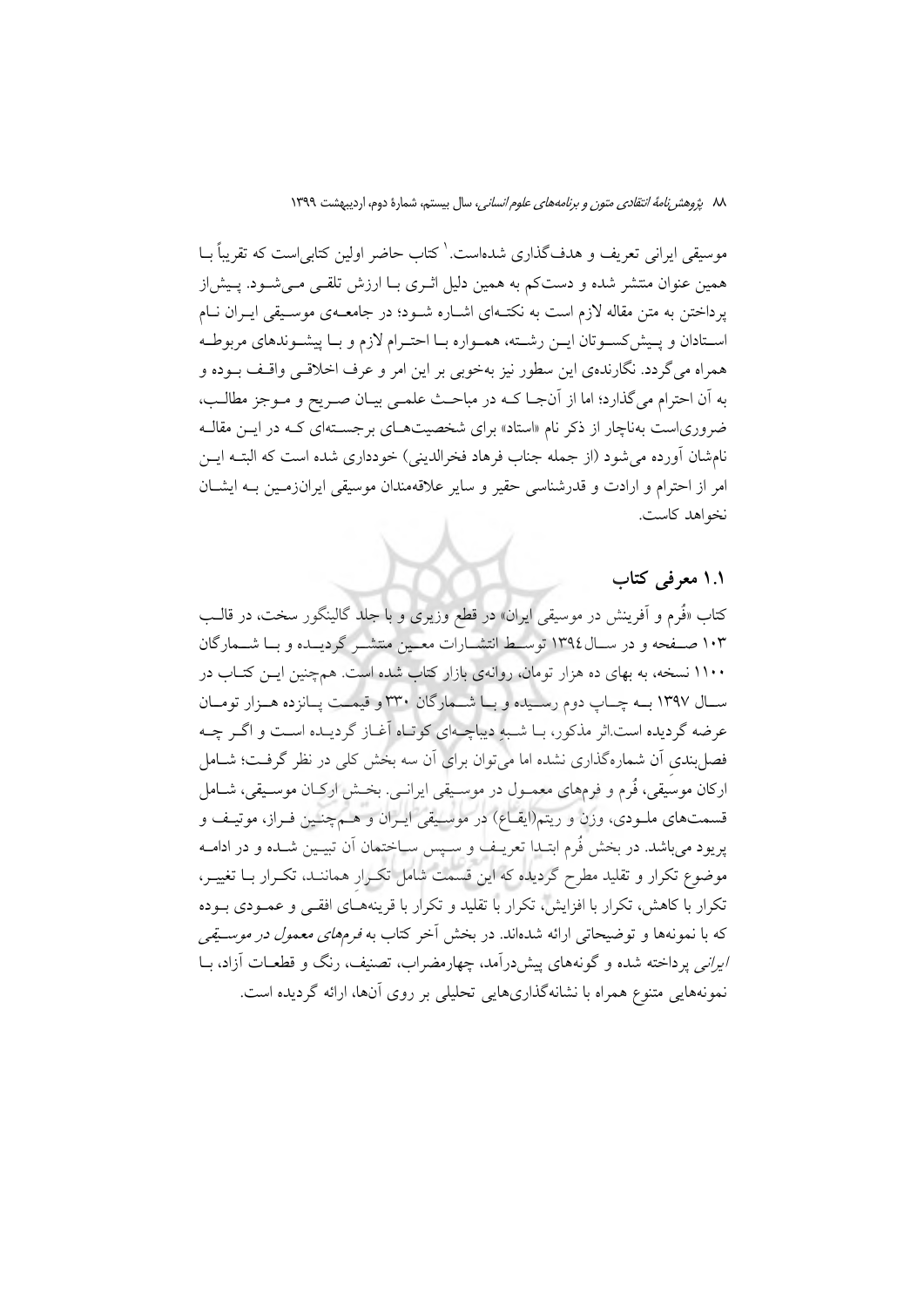بررسی و نقد کتاب «فرم و آفرینش در موسیقی ایران» ۸۹

### ۲.۱ معرفی نویسنده

فرهاد فخرالدینی زادهی ۱۳۱٦ در تیریـز، یکـی از موسـبقی دان و آهنـگسـازان بـا سـابقه و شاخص در حوزهي موسيقى ايراني هستند. تحصيلات موسـيقى ايشــان در هنرســتان عــالى موسیقی ملّی و مؤسسهی موسیقیشناسی تهـران کــه تنهـا بــرای یــک دورهی چهارســاله در دههٔ چهل بنیاد شده بود، طی شده است. از اسـاتید ایشـان مـی تـوان آقایـان احمـد مهـاجر، ابوالحسن صبا، علی تجویـدی و امانوئــل ملیـک اصــلانیان را نــام بــرد. ایشــان در جامعــهی موسیقی ایرانی بیشتر به عنوان آهنگســاز شــناخته مــی شــوند و عمــدهی آثارشــان را بــرای ارکستر موسیقی ملّی و یا موسیقی متن فیلم نگاشتهانــد. یکــی از معــروف-تــرین آثــار ایشــان موسیقی سریال تلویزیونی «امام علی (ع)» بوده کـه بـر مبنـای از یکـی از آثـار منســوب بــه عبدالقادر مراغي ساخته شده است. يكي از وجوه متمايز كننـدهي أثــار فرهــاد فخرالــديني از ساختههای سایر آهنگسازان و موسیقی دانان هم نسل خود، رویکرد ویژه و شخصی ایشان بـه موسیقی ایرانی بوده است. همچنین از ویژگی هـای دورهی پربـار زنـدگی حرفـهای ایشـان، تدریس دروس تخصصی موسیقی در هنرستان موسیقی و دانشگاهها بوده که بـهویــژه کتــاب حاضر حاصل یکی از کلاس های این دورهی فعالیت ایشان بوده است. عـلاوه بـر ایـن، دو کتاب ارزش مند دیگر از ایشان به نامهای «هارمونی موسیقی ایرانسی» و «تجزیــه و تحلیــل و شرح رديف موسيقى ايران» تأليف و منتشر شدهاست.

### ۲. نقد و تحلیل خاستگاه اثر

«فرم و آفرینش در موسیقی ایرانسی» یکسی از عنـاوین دروس تخصصـی دورهی کارشناسـی (در یک نیمسـال تحصـیلی) و دورهی کارشناسـی ارشــد (در دونـیمسـال تحصـیلی) بـرای دورههای عالمی تحصیلی رشتهی نوازندگی موسیقی ایرانی بودهاست کـه در برنامــهی دروس مصوب وزارت علوم، تحقیقات و فن آوری نیز برای آن شرح درســی ارائــه گردیــده اســت. نویسنده در دیباچهای مختصر اشاره نموده که تدریس درسی با همین عنوان را در هنرکـدهی موسیقی ملی وقت (از سال ۱۳۵۰) برعهده داشتهو متن حاضر را سبال ۱۳۵۲ بیرای تبدر پس در کلاس نگاشته و اینک با بازنگری و افزودن مطالب، آن را پربـارتر و کامـلتـر در قالـب كتاب حاضر منتشر كردهاست. (فخرالديني ٧:١٣٩٧)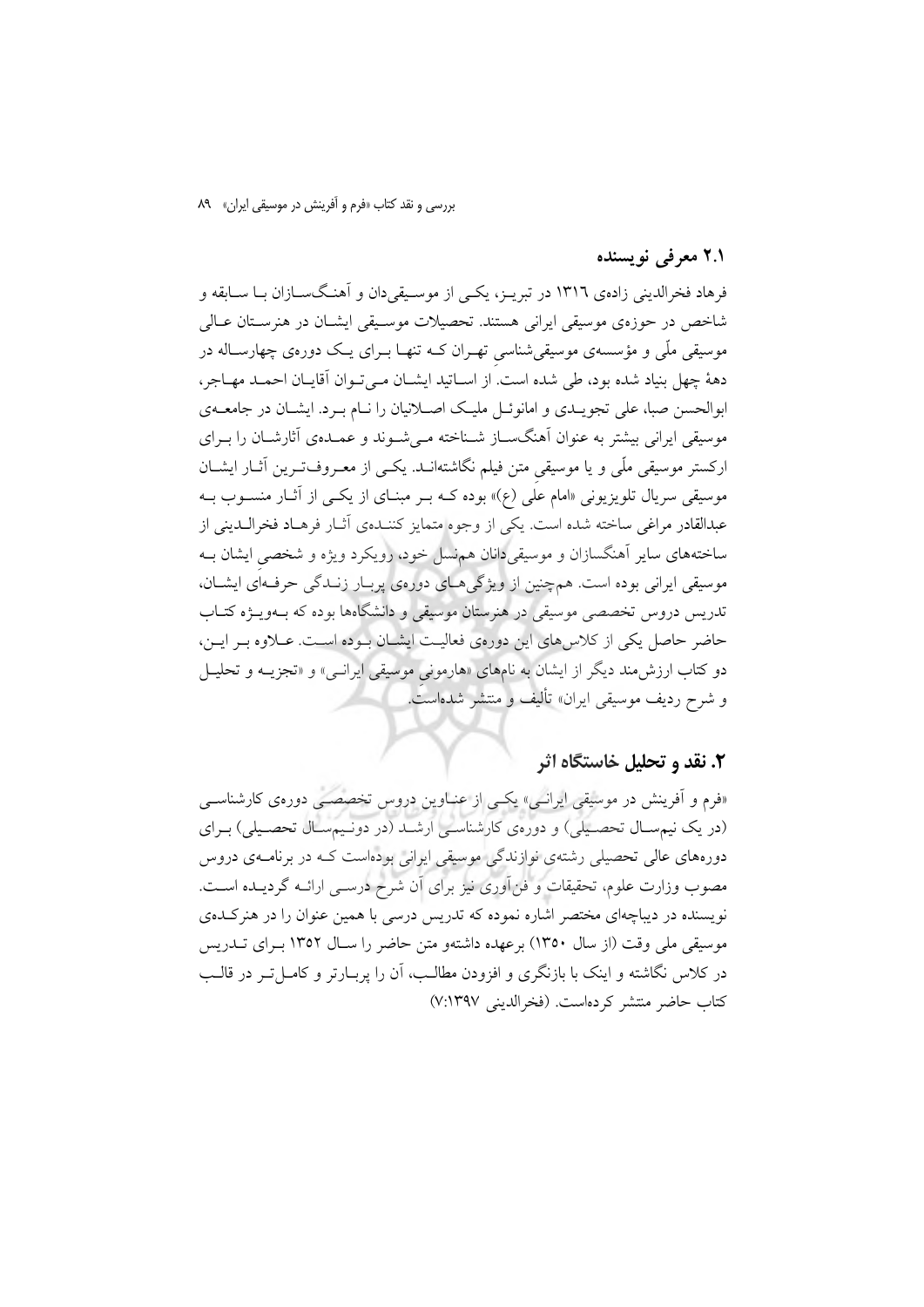موضوع «اَفرینش در موسیقی ایرانی» با رویکرد و تعریف خود از ساخت و تصنیف آثــار خلاقانه در بستر موسیقی ایرانی، به لحاظ اهمیت و کـارکردی کـه در حـوزهی فرهنگــی و تخصصی موسیقی دارد، می توانــد بــه نــوعی معــادل مفهــوم و اصــطلاح «اَهنــگســازی در موسیقی غربی یا اروپایی» در نظر گرفته شود. حال1آنکه جامعهی موسـیقی اروپـایی همـواره برای مقولهی آهنگسازی اهمیت زیادی قائل بوده و هم در تحلیــل آثــار بـُـا توجــه بــه ســیر تاریخی مکاتب و دورههای مختلف و هم در تدوین اصول و قواعد مبتنی بر آنهـا ســابقهای طولانی و مستمر داشتهاست بهطوریکه امروزه هر علاقهمندی، حتـبی اگــر غیــر ارویــایی یــا خارج از محدودهی جغرافیایی اروپا باشد در صـورتی کـه بـه منـابع مختلـف اعـم از کتـب آموزشی و آثار منتشر شدهی صوتی یا مکتوب در این زمینه نیاز داشته باشد امکان دسترس<sub>می</sub> برای او بهراحتی فراهم خواهـد بـود. امـا در جامعـهی موسـیقی ایـران بـرای آهنـگسـازی (اَفرینش) در موسیقی ایرانی پیشینهی اَموزشی مدون و یـا منـابع تـدوینشـدهی مکتـوب و متنوعي وجود ندارد و شايد همين دليل به تنهايي كافي باشد كه بتوان هر اثـري كــه در ايــن زمینه منتشر می شود را قابل توجه و تأمل دانست؛ چرا که در صورت تعدد آثار در این زمینــه و نقد و تحلیل آنها با رویکردهای مختلف است کـه مـیتـوان بـه ایــن عرصــهی مهــم و تأثیر گذار هنر موسیقی در ایران و روند یژوهشــی و آموزشــی آن قــوام بخشــید. نویســندهی کتاب حاضر بهعنوان یکی از متقدمین این عرصـه در میـان سـایر آهنـگ<code>سـازان هـم<وره</code>ی خویش دارای تجاربی ارزشمند و متعـدد در سـاخت و تولیـد اثـر بـه شـیوهی مخصـوص خود است که در اینجا شخصاً اقدام به نگارش تجربیات و تفکراتش نموده اسـت. بنـابراین .<br>نقد کتاب حاضر می تواند به نوعی زمینهساز یژوهشهای بعـدی در ایــن زمینــه باشــد تــا از طريـــق أن\هـــا بتـــوان تجربيـــات انجـــام شــبـُدهي أفــرينش در موســيقي ايرانـــي را تحليـــل و دستهبندی کرد و علاوه بر زیبایی شناسبی مترتب بـر آن، اصـول و قواعـدی قابـل تــدوین براساس معیارهـایی مشـخص را بـرای ارائـهی مبـاحثی در فرآینـد و آمـوزش ایــن مقولــه ارائه نمود.

البته ذکر این نکته ضروری است که مسلماً موضوع «اَفرینش در موسیقی» در سـطحی از تحصیل موسیقی طرح میشود کـه لازماسـت فـردِ فراگیرنـده، سـطوح ابتـدایی و مقـدمات موسیقایی را تـا انـدازهي مشخصـي اَموختـه باشـد. بنـابراین بهتـر بـود در اَغـاز کتـاب بـه روشنی،گروه مخاطب هدف مشخص شده وپیشفررضها، مبانی و دانشی کـه مخاطـب ایــن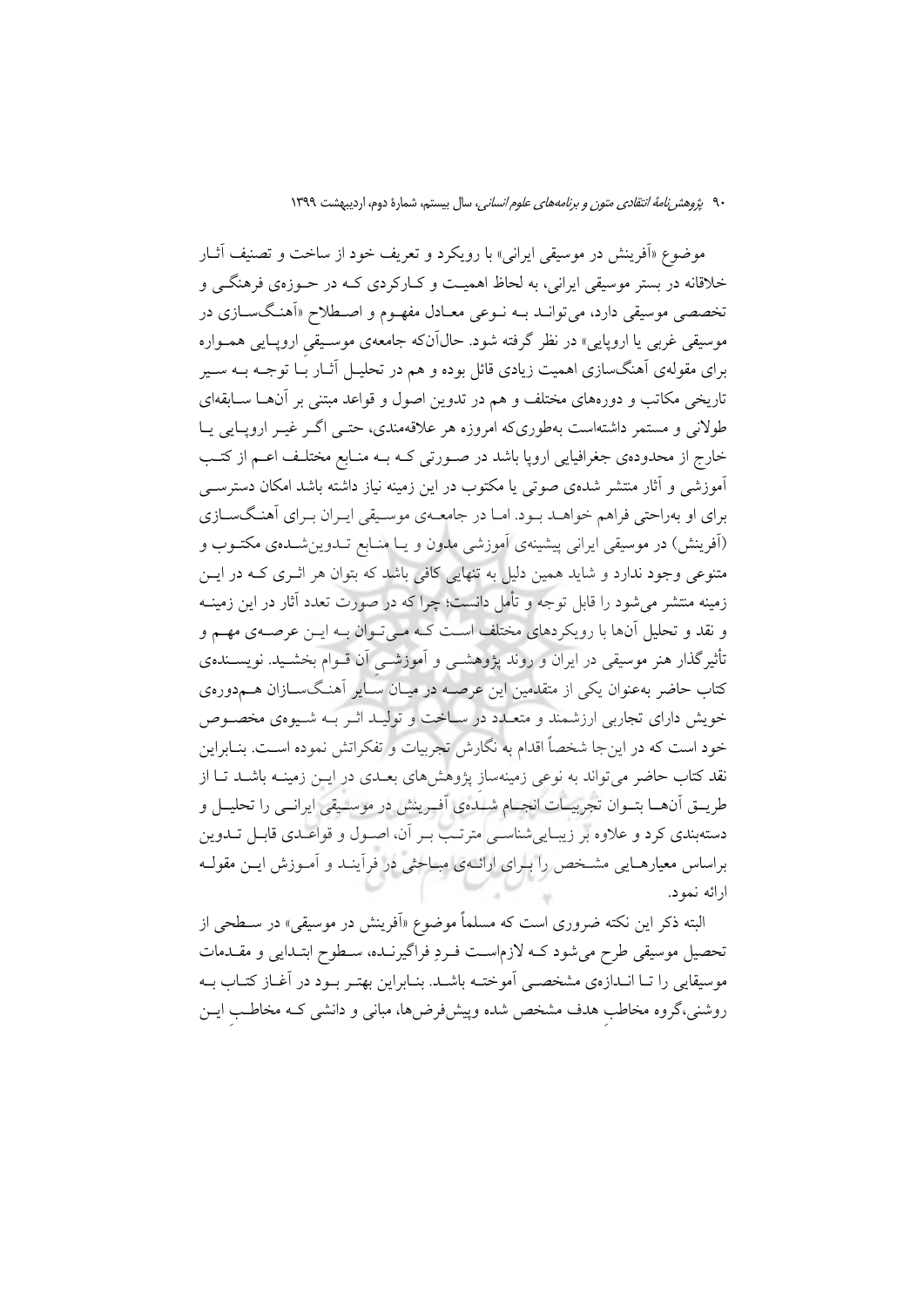بررسی و نقد کتاب «فرم و آفرینش در موسیقی ایران» ۹۱

کتاب می بایست از پیش آموخته باشد، تبیـین مـیشـد کـه جـای آن در ابتـدای ایــن کتــاب خالي است.

### ۳. نقد شکلی اثر

کتاب حاضر از منظر طرح روی جلد، رنگبندی و ارتباط آن با محتوا، شـکیل و باسـلیقه بــه زیور طبع اَراسته گردیده است. حروف:گاری، نوع قلم و اندازهی اَن برای نگــارش مطالــب، صفحهآرایی و کیفیت چاپ به صورت مناسبی انجام پذیرفتـه کــه همگــی از امتیــاَزات ایــن کتاب به شمار میروند. همچنین صـحافی خــوب اَن موجـب خواهــد شــد تــا طــی تــورق طولانی مدتِ کتاب، بر دوام آن خدشهی کمتری وارد شود. قواعـد نگــارش و ویــرایش نیــز بهطور عمومی رعایت شده، اغلاط چاپی بهچشم نمیخورد و میزان روان و رســا بــودن اثــر نيز يذيرفتني است.

کتاب فاقد پیشگفتار و مقدمه بوده و هدف اصل<sub>ی</sub> اثر در «شبه دیباچهای» هشت ســطری، به شکلی بسیار کوتاه و مختصر گنجانیده شده که بهتر بود با توجه به اهمیت عنوان و فقـدان منابع قابل توجه در این زمینه به شکل مفصل تری به موضوع و تشــریح آن پرداختــه شــود و دربارهي دلايل نگارش اثـر و كمبودهـاي موجـود در ايـن حـوزهي تخصصـي توضـيحاتي ارائه گردد. در خصوص ساختار کلی سه نکته قابل طرح است؛ اول این که فصل بندی کتـاب فاقد شمارهگذاری است که عدم انجام این مهم از انسـجام اَن فـرو کاسـته و خواننـده را در ارتباط با بخش ها و زیر مجموعهها دچار ابهاماتی خواهد کرد. در صورتی کـه همـین عنــاوین موجود، میتوانست در قالب سه فصل، شمارهگذاری شده و بـرای هـر فصـل، بخـشهـا و زیر مجموعههای مـرتبط مشـخص شـوند. در عـین حـال ایـن شـرایط بـرای نقـد اثـر نیـز دشواریهایی ایجاد میکند و ارجاع بـه شـمارهی صـفحات، تقریبـاً تنهـا امکـانی|سـت کـه براي دادن نشاني مطالب وجـود دارد. دوم آنکـه بخـش٨هـا يـا فصـلهـا فاقـد خلاصـه يـا جمع بندی در پایان هستند. این کار نیز می توانست در هر قالبی مانند متنی شماره گذاری شــده از اهم مطالب و یا با تنظیم نمودارها و جداولی در پایان هر بخش برای دستهبنـدی مطالـب ارائه شده انجام شود تا شاکلهی کار انسجام بیشتری یابد. و سوم آنکه بـا توجــه بــه جنبــهی اَموزشی کتاب، هیچ تمرین یا اَزمونی در متن یا پایان بخشها، جهت ارزیـابی اَموختــههــای فراگیرنده ارائه نشده است.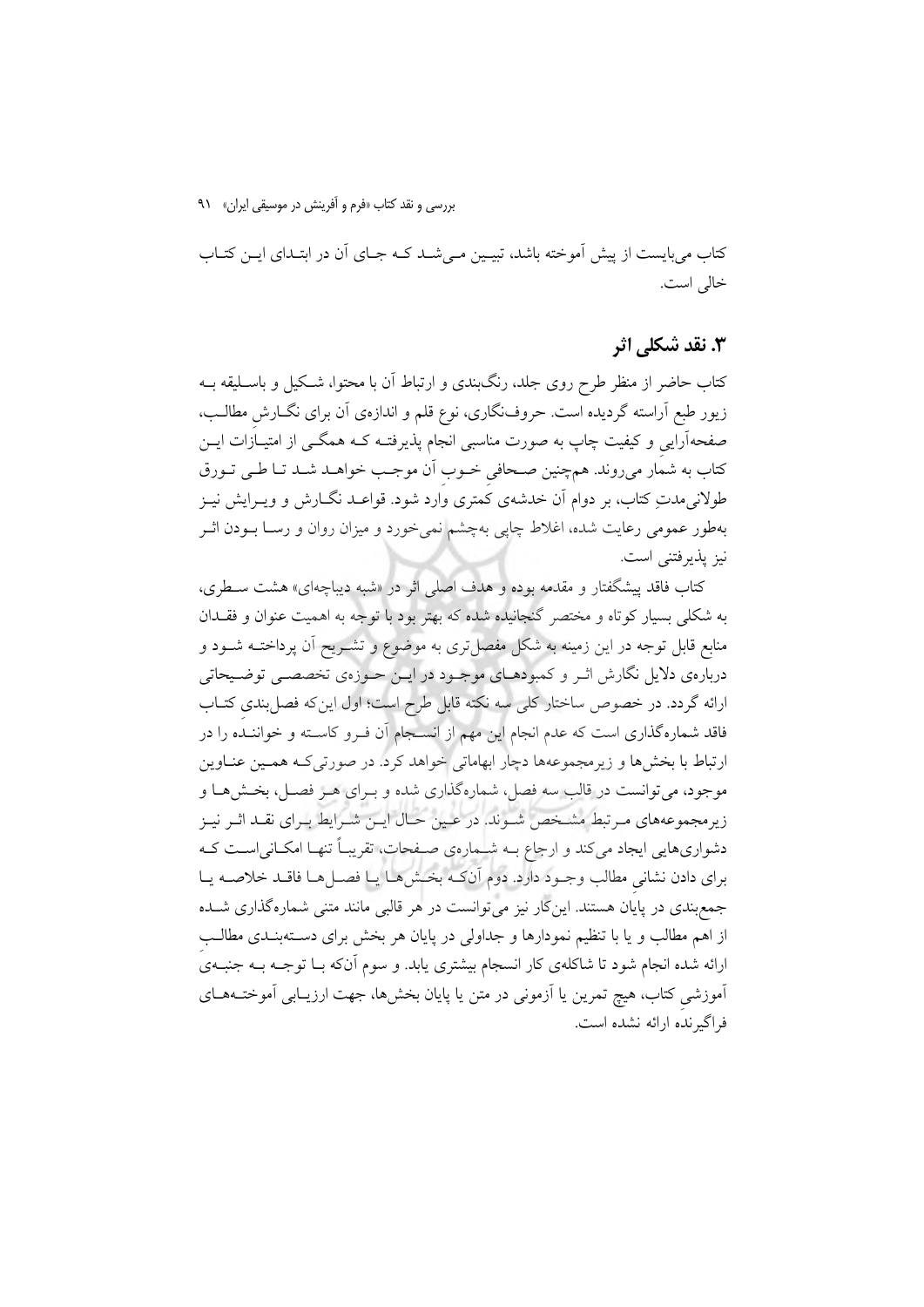در نگاه کلـی، حـدود نیمـی از کتـاب (تـا صـفحهی ٣٥) شـامل عنـاوینی|سـت کـه در ساختاري منطقي، منظم و مَرتَبتي انسجام نيافتــهانــد وضــمن يراكنــدگي موضــوعات، عمــدتاً فاقد توضیحات کافی برای درک و تفهیم مطالب هستند که در بخش تحلیل محتـوا بـیش5تـر به آن پرداخته خواهد شد. ول<sub>ی</sub> در نیمهی دوم کتاب، بخش<sub>ع</sub> که با عنوان *فرمهای معمـول در موسیقی ایرانی* نامگذاری شده، انسجام بیشتری در ارائهی مطالب وجود دارد.

از نقاط قوت کتاب ارائهی تصاویر و نمونههای متعدد و متنوعی است کـه بــا توجــه بــه موضوع این اثر، به خوبی در جای مناسب آورده شدهاند و البته نمونههای ارائهشــده و شــیوهٔ نُتنگاری نمونهها نیز کیفیت مطلوبی دارند. اما باز عـدم شــمارهگـذاری نمونــههـا از نقــاط ضعف آن باید قلمداد شود؛ چهبسا برای ارجاع به نمونــههــا فقــط امکــان ارائــهی شـــمارهی صـفحه وجـود دارد و در مـواردي كـه چنــد نمونــه در صـفحهاي باشــد، ارجــاعدهــي دشوار خواهدبود. در مواردی نیز شکلها یا نمونههای ارائه شده ابهاماتی دارند؛ بـرای مثـال در ارتباط با دو نمونهی ارائه شده در صفحهی ۱۵ کتـاب، در شـکل اول، هجاهـایی بـالای خط، برخی روی خط و یک هجا نیز زیر خط نوشته شدهاند ولی در مورد دلیل نگارش ایــن هجاها و کششها به این شیوه، توضیحی ارائه نشده است.

اگرچـه ارجـاع منـابع بـراي نمونـههـا، بـا رعايــت امانــت در اثـر بـهطـور كامـل صورت پذیرفتهاست اما منـابعی کـه بـه لحـاظ نظـری پشـتوانهی مطالـب مطـرح شــده در كتاب باشند بسيار محدودند. براي مطالعهي بيش تر خوانندگان نيـز منـابع كـافي مربــوط بــه بخشهای مختلف معرفی نشده است. ضمن آنکه بهتر بود نمایــه نیــز بــرای انتهــای کتــاب تھیه می شد. ثروبث كاهلوم السابي ومطالعات فريجى

## **٤. نقد محتوابي اثر**

در ابتدای این بخش ابتدا به بررسی عنوان، مرتبط با محتوای کتاب پرداخته شــده و در ادامــه نقد و بررسی محتوای مطالب به ترتیب عناوین خواهد آمد.

#### ۱.۴ انطباق عنوان با محتوای اثر

عنوان کتاب «فرم و اَفرینش در موسیقی ایــران» اســت. در واقــع «موســیقی ایــران»بــه انــواع مختلف موسیقی که در ایران وجود دارد قابل اطلاق است در حال<sub>ی</sub>که «موسیقی ایرانی» نـوع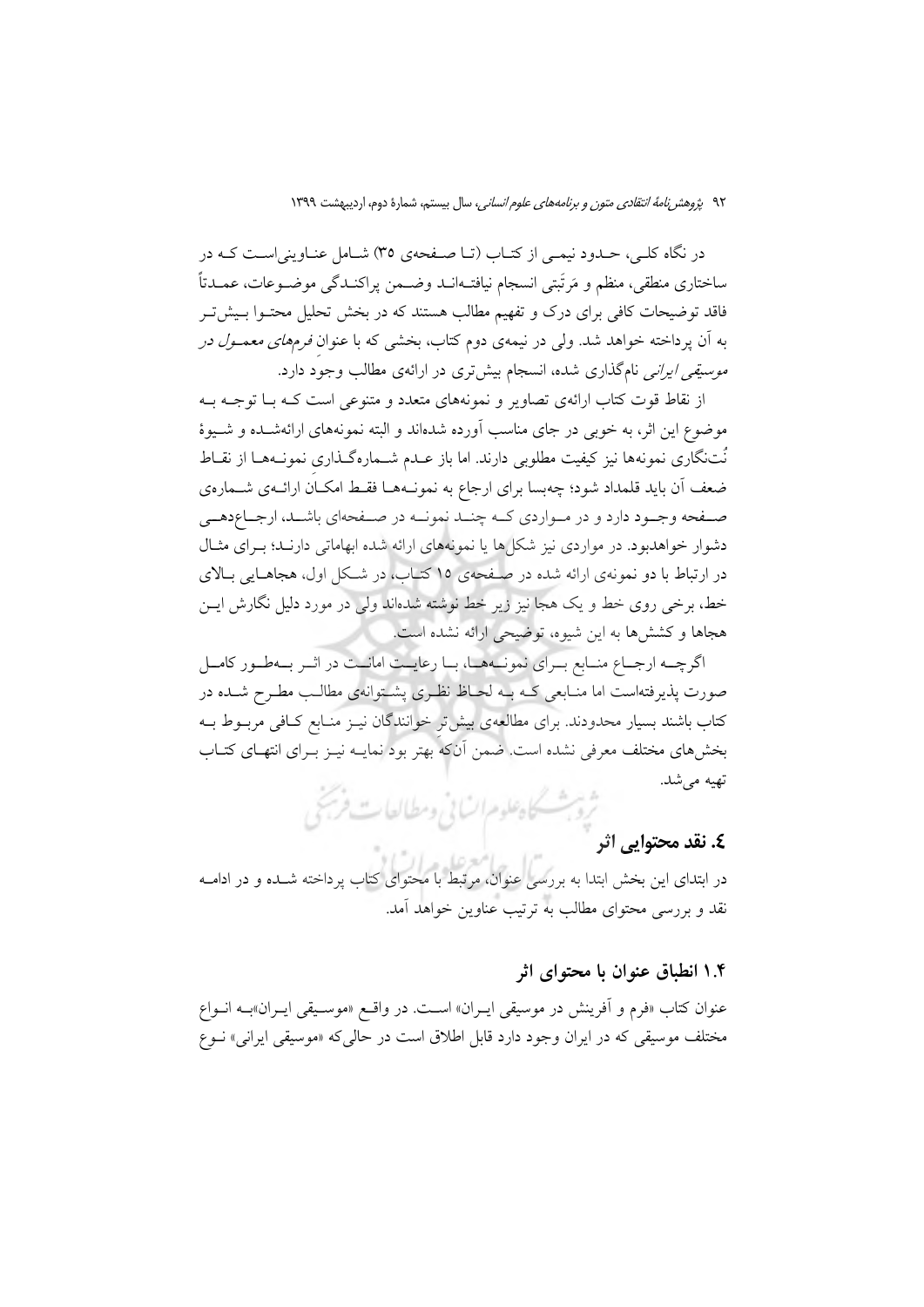نسبتاً مشخصی از موسیقی است و ترکیب دقیقتریاست برای آنچه ذیل این عنـوان درســی دانشگاهی طرح می شود. نویسنده نیز خود متخصص «موسیقی ایرانی»است و همان طور که در بخشهای مختلفی از کتاب ذکر کرده تخصص و زمینهی مطالعاتی و حرفهای ایشــان نیــز «موسیقی ایرانی» است. با توجه بــه هــدف نگــارش کتــاب کــه در ابتــدای آن مطــرح شــده بهنظرمی رسد نویسنده در نـامگـذاری اثـر، عنـوان همـین درس دانشـگاهی را بـرای کتـاب برگزيده است، حال آنكه از چندين سال اين عنوان اصلاح شده و با عبارت «فرم و آفـرينش در موسیقی ایرانی»تدقیق شده است و بهتر بـود نویسـنده نیـز همـین اصـطلاح را در زمـان انتشار کتاب مورد استفاده قرار میداد تا با موضوع بحث کتاب نیز منطبقتـر باشــد. از ســوی دیگر حتی در تورق کلی و مطالعهی گذرای کتاب پیداست کـه بخـش عمـدهای از مطالـب کتاب، تجربیات شخصی نویسنده در آهنگسازی (آفرینش) اسـت کــه در قالـب طبقــهبنــدی مورد نظر وي مكتوب شده و بههمراه نمونههايي از آثـار بـه ايــن شـكل ارائــه شــده اســت. بنابراین عنوانی همچون «نگرشی برای فرم و اَفرینش در موسیقی ایرانسی» یــا حتــی «فــرم و آفرینش از دیدگاه فرهاد فخرالدینی» نیز میتواند عنوان دقیقتری برای کتاب باشد.

اساساً بهنظر می رسد تشریح و تعریف واژگان و بیـان ترمینولـوژی آنهـا در ایــن کتــاب چندان مورد توجه نبوده و ابهامی کلی دربارهیبسیاری واژگـان تخصصــی مــورد اســتفاده در کتاب بهچشم میخورد؛شاید مهم تـر از همــه عنـوان کتــاب باشــد کــه بـُرای هــیچ کــدام از اصطلاحات مهمِاّن يعني «فرم»،«أفرينش» و حتى «موسيقى ايراني» تعريفي ارائه نشــده اســت. بهویژه آنکه موضوع این کتاب دانشی نوپا در موسیقی امـروز ایـران محسـوب مـی گـردد و پیشینهی مکتوب قابل توجهی نیز ندارد بنابراین بهتر بود نگارنـده در همـان آغـاز، عنـوان و اجزای آن را یک به یک تشریح و تعریف نماید. ممکن است برای برخـی افـراد ایــن تصـور وجود داشته باشد که بهعنوان نمونه «فرم» واژهیتازهای در موسیقی نیست که نیازی بــه تبیــین .<br>آن باشد؛ اما از یکسواهمیت و گستردگی واژگان وموضوعیت آنهــا در عنــوان و از ســویَ دیگر تعریف نقش برای این مفهوم در موسیقی ایرانی، لزوم پرداختن به آن(ا حتی در سـطح تعاریف و معرفی منابع روشن میکند. بنـابراین ارائـهی توضـیحاتی در مـورد واژه و مفهـوم «فرم» در موسیقی و اشارهای به آنچه در ادبیات آهنگسازی موسیقی غربیو سیر تـاریخی آن وجود دارد و دست آخر معرفی مهمترین منابع موجـود در ایــن زمینــه مــیتوانســت شــروع خوبی برای بیان یکی از مفاهیم بنیادی کتاب باشد.<sup>۲</sup> همچنین مفهوم فــرم در موســیقی قــدیم ایران به عنوان یکی از عناصر مهم آهنگسازی بهویژه در مکتب منتظمیه و معرفـی فــرمهــا و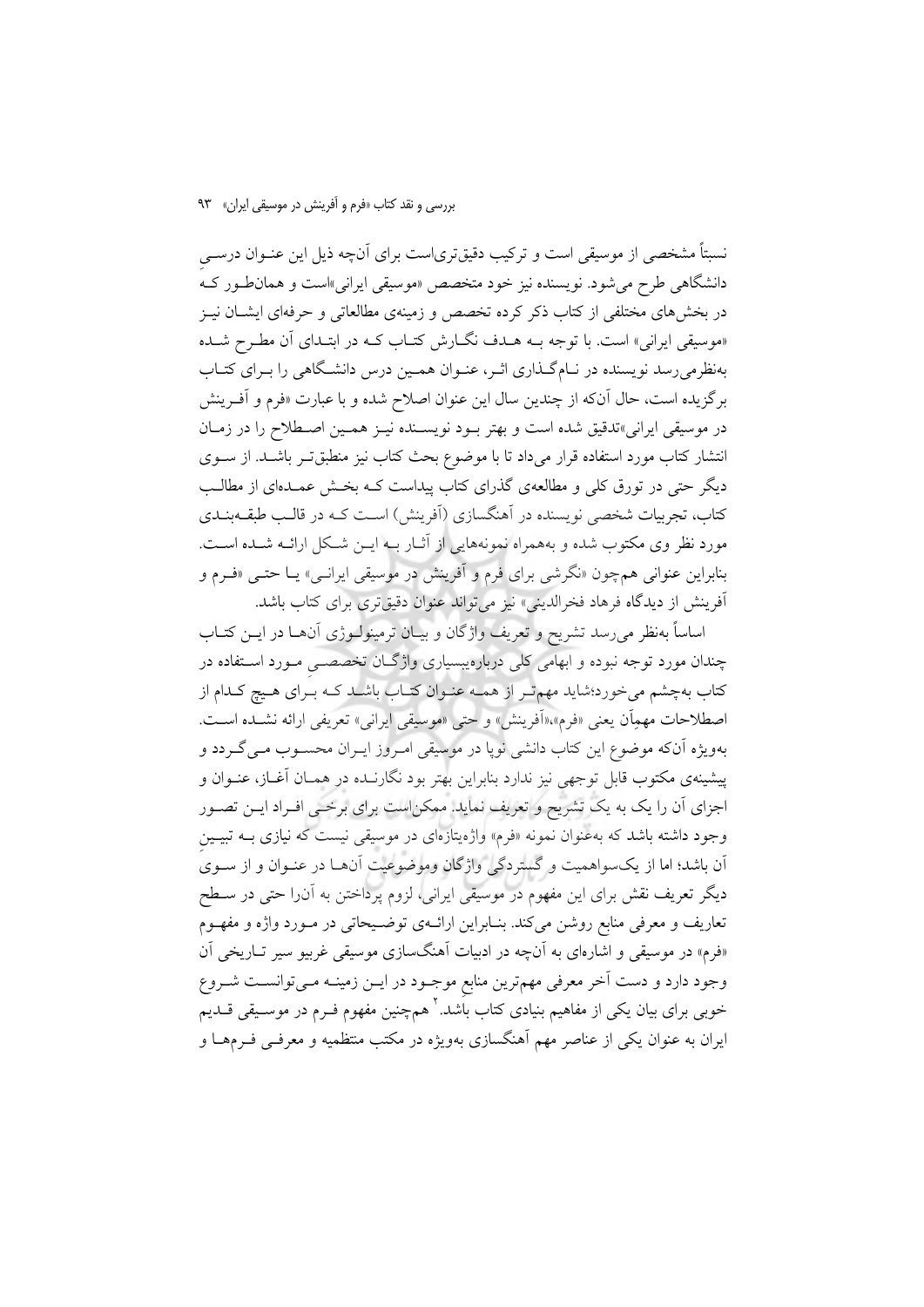ويژگيهاي اّنها در رسالات موسيقي قـديم ايـران نيـز بــا توجــه بــه موضــوعيت كتــاب و مطالعاتی که نویسنده در اینخصوص داشته می<mark>توانست ب</mark>ا توجـه بـه عنـوان کتـاب، مسـیر مباحث را سمت و سوی دقیــقتـری بخشــد و راهگشــای برخــی ابهامــات و پرســش۹ــای احتمالی خوانندگان باشد؛ پرسشهایی از قبیل اینکه اساسأوجوه تشـابه و تفـاوت فـرمهـای موسیقی غربی و موسیقی ایرانی چیست؟ و یا اینکه چرا و چگونه سُنتِ اسـتفاده از فـرم در موسيقى قديم ايران تا امروز تداوم نداشته اسـت؟ در مجمـوع مـرتبط بـا مقولـهي فـرم، در صفحهي ١٨، ذيلبخشي با عنوان «تعريف فرم» و سيس «ساختمان فرم» در شكلي بسيار كلبي به این مقوله برداخته شده و در مورد بسط و گسترش موتیف توضیحاتی کلی ارائــه گردیــده اما پراکندگی و کافی نبودن مطالب در این مـورد باعـث مـیشـود تـا مخاطـب (حتـی اگـر متخصص موسیقی ایرانی باشد) که بهدلایل مختلف بهویژه عدم تجربهی فرمهـای معـین در کارگان امروز موسیقی ایرانی در عمل، با مقولهی فرمهای معین سر و کاری نداشته، در فهم موضوع «فرم»و تمایز آن با واژه و مفهوم «گونه» رهیافت تازهای نیابد. لازم به ذکـر اســت در بخش مهمی از کتاب هم که تحت عنوان «فرمهای معمول در موسـیقی ایرانـی» آمـده اسـت اساساً واژهی «فرم» اطلاق ناصحیحی بوده برای آنچه در آن بخش به آن پرداختــه شــده کــه در جای خود شرح داده خواهد شد.

پس از توضیح فُرم،مفهوم «اَفرینش»نیــز بــهعنــوان اصــطلاح و واژهای تــازه در موســیقی ایرانی می توانست تبیین شود.ارائهی این موضوع، همچنانکه پیش تر در بخش «نقد و تحلیـل خاستگاه اثر» ازنظر گذشت، مفهـوم *أفـرينش در موسـيقى ايرانـي و* بـهنـوعى معـادل أن در فرهنگ موسیقی غربی و یا فرهنگهای همجوار را بیا ارائیهی مصبادیق آنهبا می توانسیت روشن نموده و نسبت آن را با آهنگسازی و یا هر مفهوم جدیـد دیگـری تشـریح کنـد. در ادامه جای خالی توضیح و تفسیر نویسـنده از اصـطلاح «موسـیقی ایرانـی» و اطـلاق آن بـه هرنوعی از گرایش های موجود که وی بر اساس مبانی آن، نظریــات ارائــه شــده در کتــاب را بنا نموده احساس می شود.

### ۲.۴ نقد محتوای اثر به ترتیب عناوین ارائه شده

در قسمت اول كتاب به اركان موسيقى يرداخته شـده و نويسـنده بنـا دارد مطـالبي در مـورد «ملودي» بيان كند ولي فقط تعريفي بسيار كوتاه از ملودي در صفحهي ۹ بهدست مـ دهـد. اما این تعریـف، برخـی پرســش۵مـای بنیـادی و اولیــهی ایجـاد شــده در ذهــن خواننــده را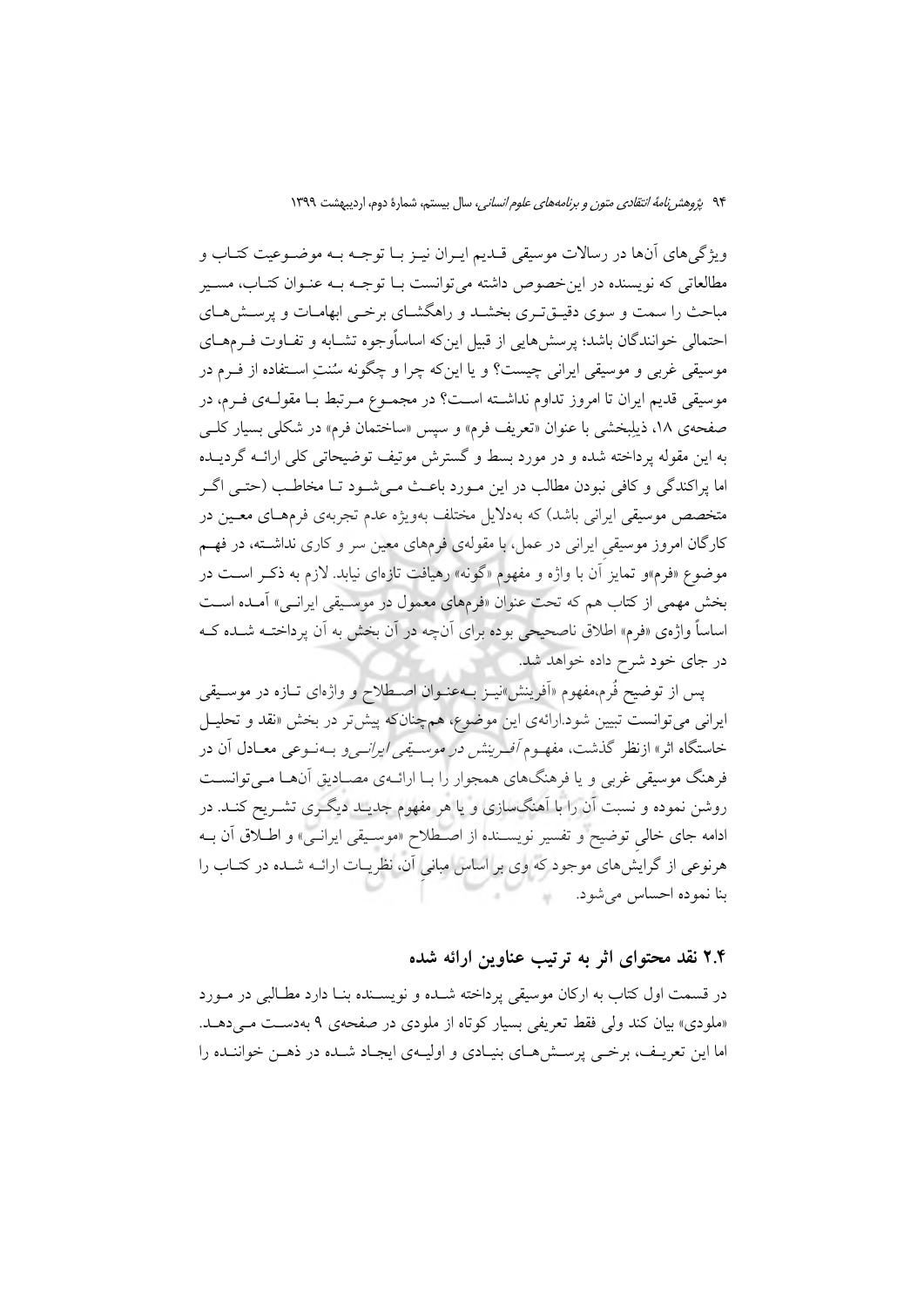بدون پاسخ می گذارد؛ اساساً به چه چیز ملودی گفتـه مـیشـود؟ مشخصــههـای ملــودی در موسیقی چیست؟ و یا اینکه چگونه ملودیها از یکدیگر متمـایز مـی شـوند؟کاش نویسـنده بیش تر بهاینموضوع مهم در آفرینش موسیقی میپرداخت چراکه در موسیقی «ملودیمحـور» ایرانی برای آفرینش در آن، درکِ مفهُوم دقیق ملودی اهمیت غیرقابل انکــاری دارد. چــهبســا نویسنده میتوانست صرفاً ترمینولوژی اروپایی این مبحث را با وجود منابع متعـدد لاتـین در این زمینه تبیین نماید و یا با استفاده از کتاب «ملودی و شیوهی ساختن آن» اثر *جولیـو بـاس* و ترجمهى مرتضى حنانه ضمن ارجاعِدهى به اَن ٌباپرداختن بـهمبحـث و تفهـيم موضــوع، حتى نقاط قوت و ضعف احتمالي آن كتابرا نيز مطرح نمايد.

در صفحهی ۸ کتاباز واژهی«موزون» و «غیرموزون» استفاده شده ولی تعریفی از «مـوزون بودن» در موسیقی ارائه نمی شود. البته پس از مطالعهی توضیحاتی که نویسـنده پیرامـون ایـن دو اصطلاح ارائه نموده، می توان استنباط نمودکه منظوروی از این واژگان، قطعـاتی هسـتند که «دارای متر معین» و یـا«فاقـد متـر معـین» مـیباشـند. نویسـنده مـی توانسـت از واژگـان متداول تری همچون این دو ترکیب–واژهی اخیر که امـروزه در حـوزهی موسـیقیشناسـی و مقــالات تخصصـــي حـــوزهي موســـيقي بـــه جـــاي دو واژهي مـــوزون و غيـــر مـــوزون بهکاربرده می شوند استفاده کند تا مخاطب دچار ابهام نگردد؛ گو اینکه بـهروشــنی پیداســت که از اساس، موسیقی «فاقد وزن» نیست و ترکیب «ملـودی غیـر مـوزون» از بنیـان، ترکیبـی متناقض خواهد بود. مرتبط با همین مبحث در ادامـهبـه ایـن موضـوع اشـاره شـده کـه در موسیقی ایران، دستگاهها و مقامها به شکل «آزاد» نواختـه مـیشـوند؛ کـه پـس از مطالعــهی مطالب درسطور بعدي مي توان دريافت كه منظور نويسنده «متر آزاد» بوده است. مســلماً ايــن اصطلاح أخر واژهاي دقيق تـر بـراي بيـان همـان مقصـود اسـت؛ بنـابراين نـواختن و اجـرا «بهصورت أزاد» با مفهوم موسیقی با «متر أزاد» بسیار متفاوت بوده و بدیهی است اصـطلاح «اجرای آزادِ» دستگاههای موسیقی ایرانی به نوعی عدم پیروی از یک نظام کلی و قاعــدهمنــد را به ذهن متبادر می سازد!

البته لازم؛ ذکر استاگرچه در این بخش (و البته در بخشهای دیگر نیــز) گــاهی واژگــانی مورد استفاده قرار گرفته که برای مخاطب می توانند ابهامبرانگیز باشند اما بایـد گفـت بخشـی از این ابهامات صرفاً مربوط به این کتاب نبوده و به تأویــلهــای متفــاوتی کــه از بنیــانهــای نظری موسیقی ایرانی وجود داشته بـازمی گـردد. تـا کنـون حاصـل تـلاش۵هـایی کـه بـرای نظریهپردازی و تدوین مبانی نظری موسـیقی ایرانــی صــورت گرفتــه در قالــب کتــابـهــایی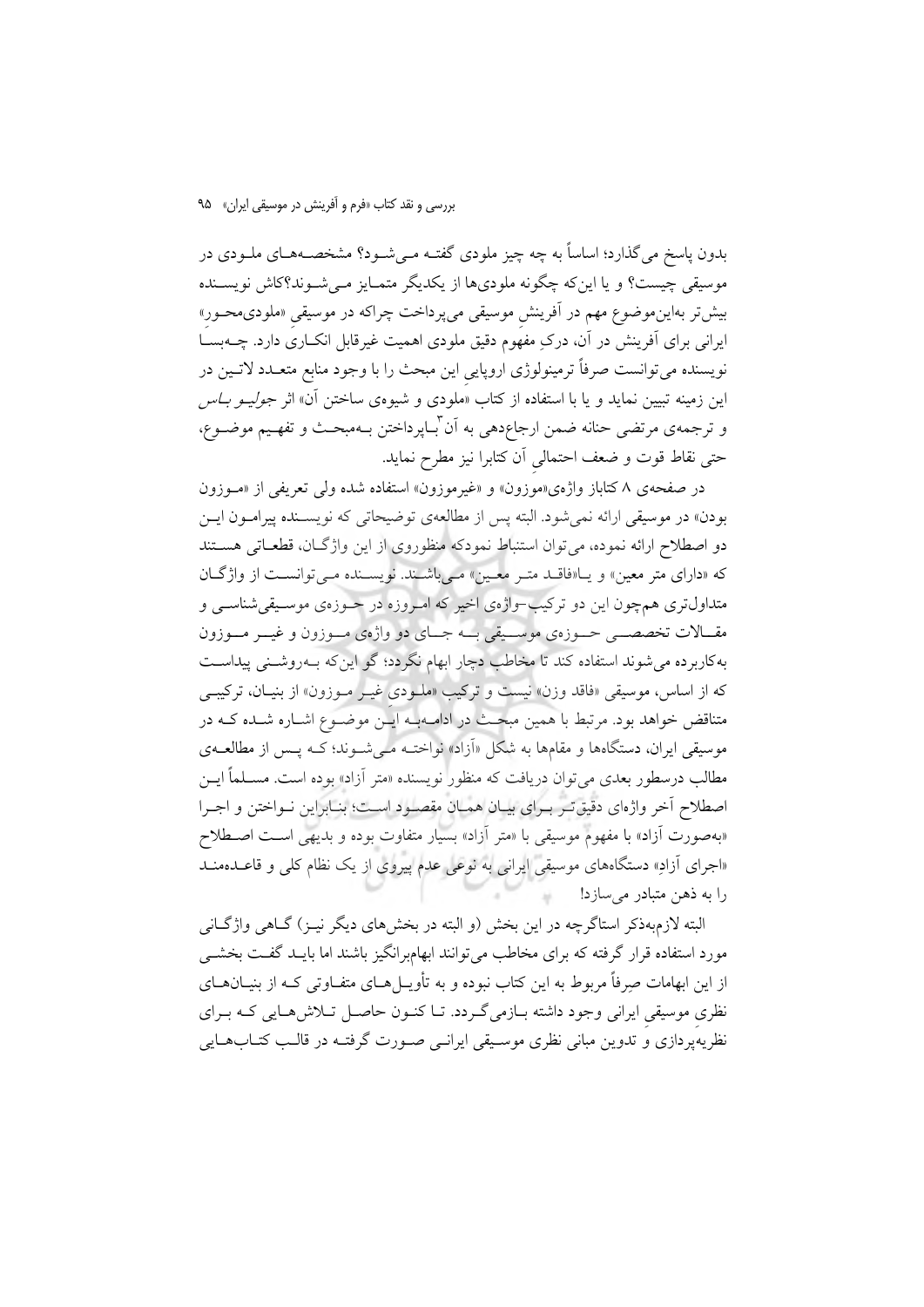منتشرشدهاند که مهمترین آنها را می توان بهاین ترتیب نــام بــرد: *موســیقی نظــری ایــران* از علینقی وزیری، *نظری به موسیقی* از روح الله خالقی، *نگرشی نو به تئوری موسیقی ایرانسی* از داریوش طلایی و *مبانی نظری موسیقی ایرانی* از گروه نویسندگان. اگرچه منابع نام<sub>ا</sub>بردهشــده، علىرغم وجوه اشتراك، اختلافاتي نيز در بيان مباني نظري موسيقي ايراني دارنـد امــا مشـكل اینجاست که در کتاب حاضر عمدتاً هیچ یک از این منـابع (جـز در یکـی از مباحـث) بــه عنــوان مـــلاک و معيــار اصـــطلاحاتِ اســتفاده شـــده در مــتن معرفــي نشــدهانــد. همــين موضوع می تواند بر درک و فهم دقیق مخاطب از مطالب ارائهشده تأثیرگذار باشد. برای مثـال در صفحهی۹ کتاب که پیشدرآمد شور اثر رکن|لدین مختاری مورد بررسی قرار گرفته، نُــتِ سُلبهعنوان «تونيک» يا «شاهدِ» شور معرفي شده، حال1آن4 ارجاعي به منبعي داده نمــي شــود تا روشن گردد که این دو واژه چگونه و بر مبنای کـدام نظریـه معـادل یکدیگرنـد؟ اگرچــه مخاطب موسیقیدان یا مطلع موسیقی میداند که واژهی «تونیک» در تئوری علینقـبی وزیــری و روحالله خالقی اَمــده اســت؛ «چــون نُــت اول گــام هنــوز در زبــان فارســی اســمی نــدارد ممکن است آن را یگاه نامید و به جای کلمهی تونیک استعمال کرد» (خالقی ۱۳۷۰: ۲۱۷)

یکی از نکات بسیار حائز اهمیت در ساختار ملودی و تعیین جمله، «کادانس»میباشد ک در مورد آن نیز هیچ توضیح و تعریفی ارائه نشده، وحتیدر صفحهی ۱۰مرتبط بـا *بالارونــدگی* و *پایین روندگی* ملودی مطالبی ارائه گردیــده کــه بــه یــکبــاره و هــمچنــان بــدون توضــیح، از«اتصال به کادانس پایینی» یادشده، بدون آنکه برروی نمونهی ارائـهشــده نیــز ایــن مفهــوم نمايش داده شود!

در ادامه، صفحهی ۱۱، از واژهی «تِم» استفاده شده که بهنظـر مـیرسـد معـادل «ملـودی» درنظرگرفته شده باشد اما توضیحی در مورد ایــنواژه ارائــه نشــده؛ حــال1آنکــه در آفــرینش ملودی یا آهنگسازی موضوع تِم، دارای اهمیت زیـادیاسـت و لازم اسـت عــلاوه بـر آن مخاطب با ملودی تِماتیک و غیرتِماتیک و ویژگیهای آنها نیز آشـنا شـود.اما بـاز در ادامــه، صفحهی۱۲، با توضیحاتی که پیرامون نمونهای از آثار بتهوون ارائه گردیده، ترکیبواژههای تم *ملودیک و تم غیرملودیک*با توجه به معرفی مترادف ِتم و ملـودی در آغـاز ایــن مبحــث، مي تواند متناقض جلوه نمايد.

در صفحهی۲۲نویسنده، آهنگساز را ملزم به دانستن زیباییشناسی دانسته ولـی در مـورد مبانی آن در موسیقی یا اَفرینش توضیحی ارائه نمیکند؛ بهتر بود دستکم منبع یا منـابعی در این مقوله برای مطالعهی بیش تر معرفی می گردید. در ادامه، دل نشین بودن ملودی، متنــاظر بــا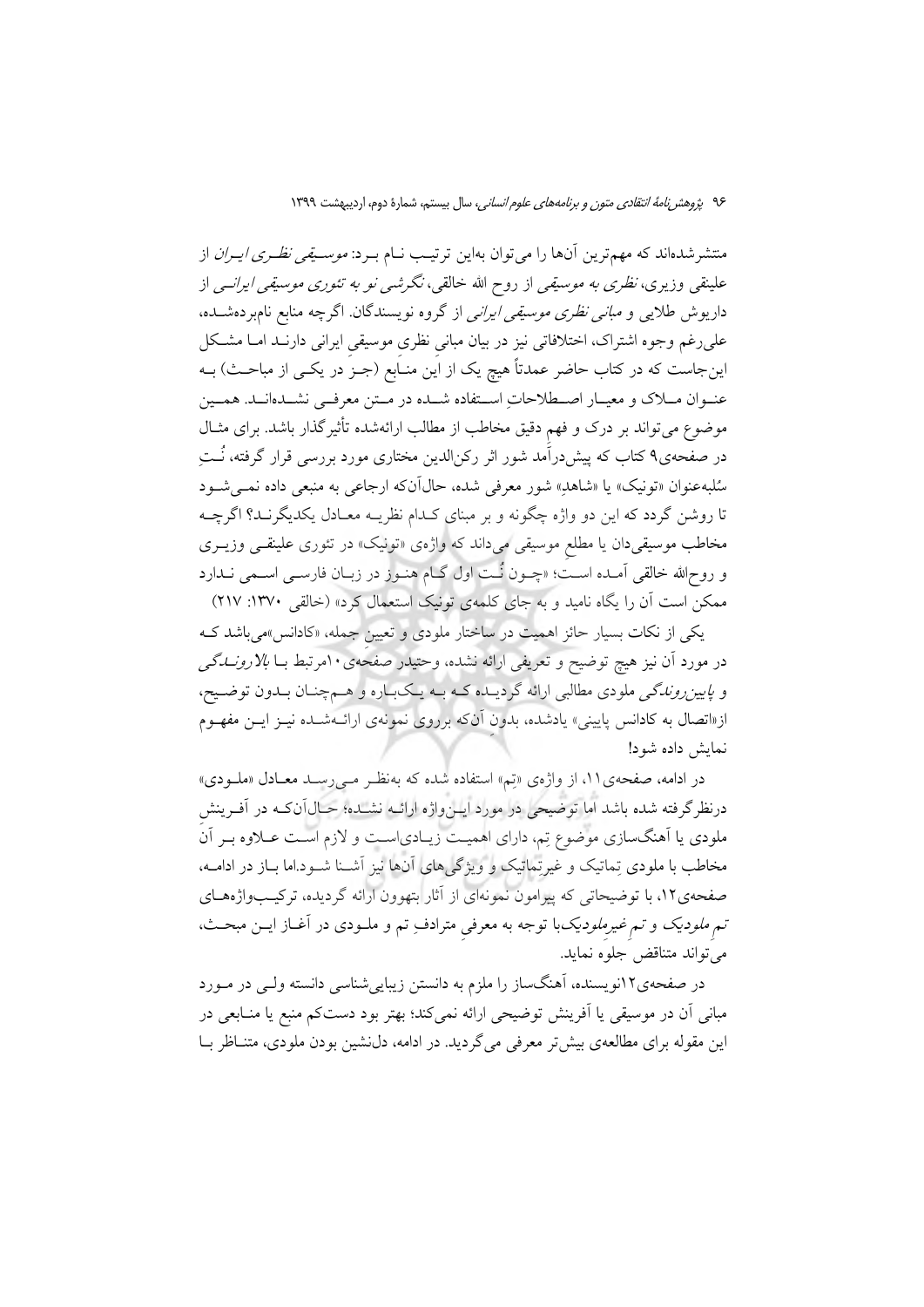زیباییهای طبیعت درنظر گرفته شده اما جای این توضیح مهم خالیاست که دل نشـینی یـک ملودی با سنجههایی وابسته به عوامل متعددی از جمله فرهنگ، پیشـینهی شـنیداری افـراد، ملیت، جغرافیا و مواردی از این دست نیز قابل ارزیابی خواهد بود.

در صفحهی۱۳مرتبط با وزن و ریتم (ایقاع) در موسیقی ایران، هیچ تعریفـی بــرای واژهی «وزن» ارائه نشده است. در توضیحات مربوط به واژهی ریتم نیز، به عبارت «دور زمـانهـا» اشاره شده كه عبارتي جديد و البته مبهم است. هم چنين مفاهيم مهمي همچـون *ايقـاع، ادوار*، *نَقَره*و کمی*ت ادوارایقاعی*فاقد هرگونه توضیح مشخصی هستند در صـورتی کـه در رسـالات موسیقی ایرانی تعاریفی در اینباره ارائه شـده کـه نویسـنده مـی توانسـت آنهـا را بـه زبـان امروزی توضیح دهد یا دستکم به آنها ارجاع دهد. در ادامه، نمونهی خـوبی (تنهـا تصـویر صفحهی ۱۳) در تفهیم و توضیح موضوع ریـتم ارائــه شــدهاســت؛ در ایــن نمونــه ســه وزن عروضی در قیاس بـا یکـدیگر نمـایش داده مـیشـود کـه در آنهـا کمیـت هجاهـا بـا یکدیگر برابرند ولی محل شروع، خاتمه و تأکید آنها متفاوت است. البته موسیقیدانــی کــه از دانش قابل قبولی بهرهمند باشد، توانایی ادراکِکاملِاین مثال را خواهد داشـت امـابهتر بــود کــه توضیحات بیش تری نیز در تبیین این مثال ارائه می گردید.

در صفحهي1٤ كتاب، نويسنده ابتدا با بيان يك مقايسه ميگويد؛ «در موسيقى قديم ايــران در یک قطعهی موسیقی ضربها مسـاوی و یـا غیرمسـاوی بودنـد در حالیکـه در موسـیقی اروپایی هر قطعه از ضربهای همشکل با زمانهای مساوی تشکیل می شـود». اگـر بخـش دوم جملهی فوق صحیح باشد، نویسنده چگونه بلافاصـله در ادامــه، بــا اســتفاده از شــیوهی نگارش موسیقی غربی میزانهایی با ضربهای نامساوی را مورد استفاده قـرار داده (ابتـدای صفحهی ۱۵)وصراحتاً «ثقیـل اول را در یـک میـزان پـنجضـربی مخـتلط گنجانـده اسـت»؟ چگونه میشود در نظام موسیقایی اروپایی فقط «ضرَبهای همشَکل با زمـانهــای مســاوی» مورد استفاده باشد اما در کتب تئوری موسیقی اروپایی «میزانهـایی بـا ضـربهـای نـابرابر» بدون آنکه کاربرد داشته باشند تعریف و تشریح شوند؟ همچنانکه بهعنوان نمونـه در کتـاب «تئوری بنیادی موسیقی» گونههای میـزان درچهاردسـتهی میـزانهـای دوتـایی، میـزانهـای سهتایی، میزانهای ترکیبی و میزانهای پیچیده و لَنگ توصیف شــدهانــد. (منصــوری، ۱۳۸۸: ٦٢) ضمن أنكه «ميزاني كه صورت كسير أن مجمـوعي از اعـداد ٢ و٣ باشـد، ميـزان لنـگ خوانده مي شود». (همان: ٢٠٨).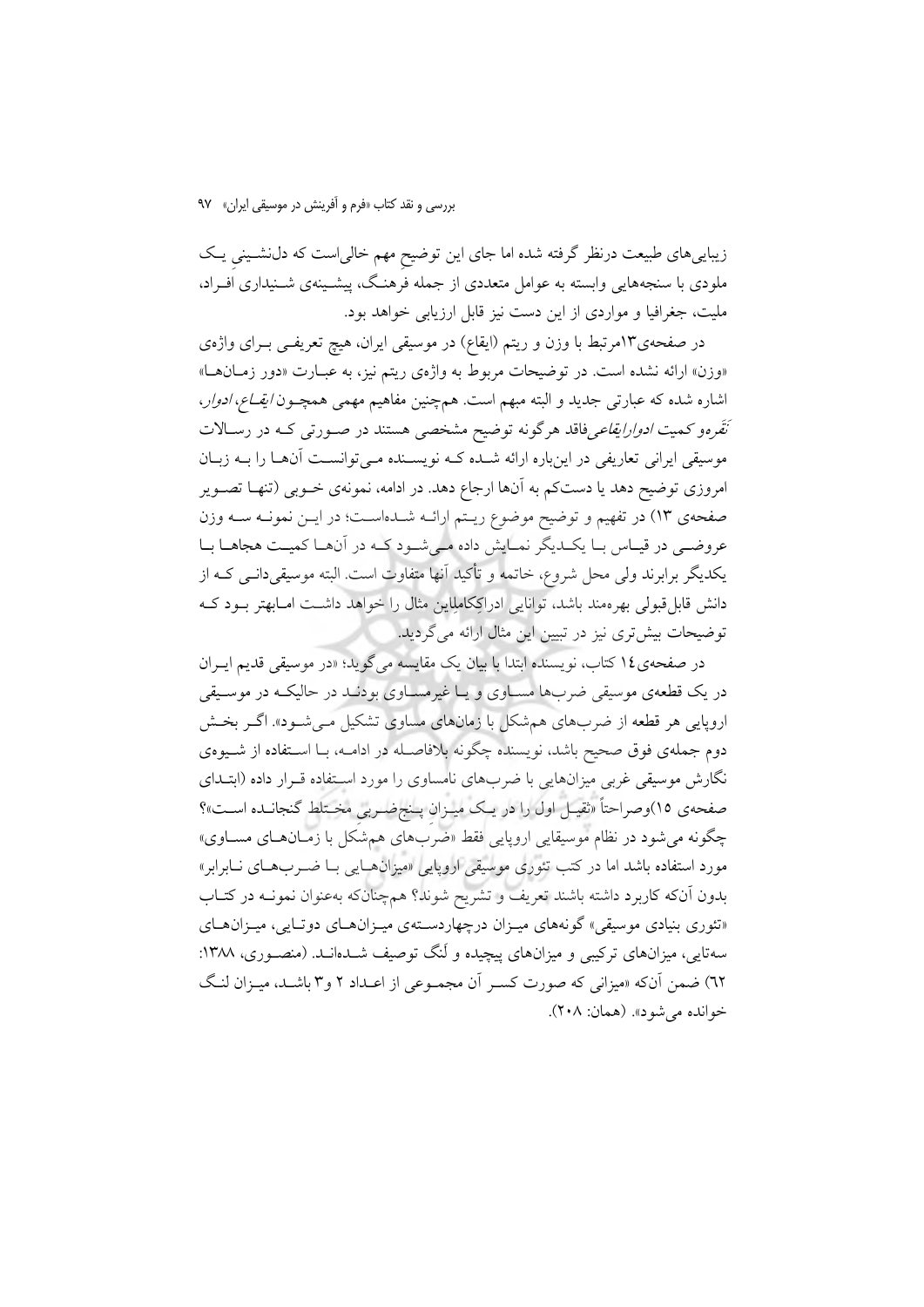در این قسمت از کتاب، اصطلاح «دور» نیـز در حـالی اسـتفاده شـده کــه شــرح بــر آن داده نشده و تمایز یا عدم تمایز آن با میزان تبیین نشــده اســت. از ســوی دیگــر در نمونــهی سومی که در صفحهی ١٤ ارائه شده نيز، مشخص نيست ضـربهـايي کـه ذيـل اتـانين (بـا شـمارش یـک تـا پـنج) اَورده شـده بـا چــه مـلاک و معیـاري تعیـین شـدهانـد، چــهبسـا برخي معتقدند كه تعداد نَقَرهها معادل با تعداد ضربها مي باشــند. (خــالقي ١٣٧٠: ٢٢٠) البتــه عدم اتفاق نظر بر این گمان نیز به ایندلیل است کــه واژهی ضــرب بــا مفهــوم امــروزی در رسالات موسیقی قدیم ایران مورد استفاده نبودهاست. جدای از اینبحث، در این جامنبعی ک دور *وَرَشا از آن نقل گردیده نیز معرفی*نشده؛ این دور ایقاعی را عبـدالقادر مراغـبی در کتـاب جامع|لالحان معرفی و تشریح نموده است. (مراغی ۱۳۸۸: ۲۳۸ و ۲۳۹)

در صفحهی ۱۵کتاب این چنین آمده که «زبان فارسی خود یک زبان ریتمیک (موزون) است و در اکثر جملههای آن میتوانیم وزن یا ریتم موسیقی آن را بشنویم.» چنانچه پیش *تـر* اشاره شد کلمهی موزون مترادف با عبارت «متر معین» در نظر گرفته شده بود ولـی ایــن بــار معادل با واژهي «ريتميک» در نظر گرفته شده است؛ البته ريتم واژهاي لاتين است و تعريـف نسبتاً مشخصی دارد، اما واژهی وزن که متعلق به فرهنگ ماسـت متأسـفانه امــروزه تعریـف دقیقی ندارد و نگارنده نیز به شکلی از این|صطلاح در جایجای کتاب استفاده نمـوده کــه از ابهام آن نكاسته است.

در ادامه، صفحهی۱۵، در شکل نٌتی که مرتبط با جملـهی «مـن کـه بــه تــو گفتــه بــودم» آوردهشده واژههای«من» و «تو» با هجای بلنــد نمــایش داده شــده ولــی هجـای «بــو» کوتــاه درنظر گرفته شدهاست، درحال<sub>ی</sub> که طبق قواعد اولیهی تقطیع هجاها، هجای «بو» یک هجـای بلند تلقى مى شود.در ادامه نقل قولى از حسين تهرانى درخصوص آموزش تنبك و عبــاراتِ مورد استفاده برای آموزش آن در قدیم آورده شده و جملهی «اکبر آباد رفتـه بــودی بلــه بلــه بله رفته بودم» نقل شده که با این مثال و شکل پس ازآن رفع ابهام می شود و می تــوان دریافــت که هدف نویسنده در این نمونه و نمونهی قبل، اشاره به رایمها یا مَتَلها بـا هــدف آمــوزش موسیقی بودهاست؛ چهبسا باید پیش تر توضیح داده می شد از آنجا کـه بناسـت مخاطـب بـه كمك ريتم، موسيقى را فرا بگيرد بهجهت اولويـت نسـبي موسـيقى بـر كـلام، درنظرگـرفتن هجای کوتاه برای «بو»در اینجا پذیرفتنی و قابل توجیه است.

در صفحهی ۱۵ و ۱۲ کتاب، مرتبط با ریتم موسیقی و شعر و جملهبندی آنهــا در قالــب چند نمونه به «مبتدا و خبر» اشاره شده است.لازم است کمی در این زمینــه تــدقیق شــود؛ در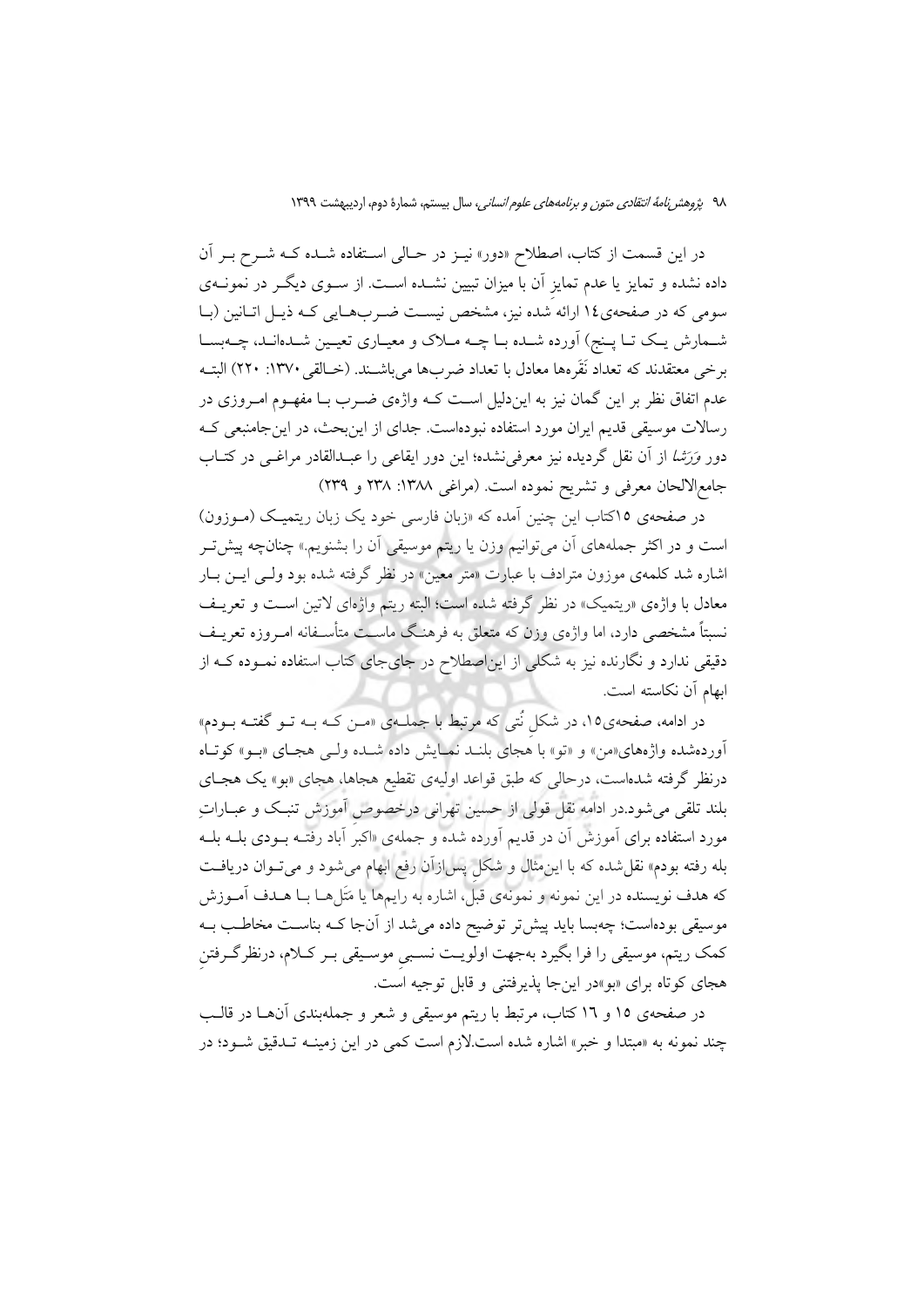شعر فارسی مبتدا و خبر وجود ندارد و همانطور که نگارنده در برانتز آورده منظور (سـؤال) و (جواب) است که در ادبیات، صنعت مناظره نـام دارد و «سـؤالو جـواب آن اسـت کـه در شعر به صورت پرسش و پاسـخ يــا پيغــام و جــواب بــه لفظــى بليــغ و بــا اســلوبى لطيــف بیان کند».(یاکرو ۱۳۸۳: ۹۲) همچنین برخی قائل به ایــن هســتند کــه تمــام شــعر مبتنــی بــر پرسش و پاسخ یا گفتگو باشد. (محمدی ۱۳۸۷: ۱۷٤)

سؤال و جواب مرهون عوامل دیگری هم هست از جمله: اسلوب حکیم (بــه ایــن معنــا که گوینده، سخن یا یاسخ شنونده را بر معنی دیگر حمل کند ایــن تبــدیل و تغییــر را در اصطلاح اسلوب حکیم میگویند)، حسـن تعلیـل، تشـبیه و جنـاس (وحیـدیان کامیـار  $(10V, 107, 171T)$ 

اما نمونههایی که نویسندهی کتاب حاضراز شعرا ارائه نموده فاقد این ویژگیها هستند. در صـفحهي١٦ مصـرعي از مولانــا آورده شــده و دربــارهي انطبــاق بــر روى يــک دورچهارمیزانی توضیحاتی ارائه شده است؛ البته ترکیبواژهی«دورچهار میزانی» نیز جدیــد و مبهم است و ترمینولوژی آن مشخص نیست. همچنین به این موضوع که با چه تــوجیهی دو میزان اول حالت سؤال دارد و دو میـزان بعـدی حالـت جـواب، اشـارهای نشـده اسـت. در نمونهی بعدی یک دوبیتی از باباطاهر ارائه شده کـه بـه چهـار فـراز تقسـیم گردیـده اسـت. نگارنده این چهار فراز را یک عبارت یا پریود در نظـر گرفتهکـه دور [؟]آن از چهـار بُــرش تشکیل شده است. در این توضیحات نیز این که عبارت و پریود مترادف درنظر گرفته شدهانـد کمی غریب است و واژهی بُرش نیز بدون تعریف مانده و در هیچ قسمت دیگــری از کتــاب واژهي بُرش استفاده نشده است.

-<br>در توضیحات صفحهی۱۷که بناسـت فـراز، موتیـف و پریـود تعریـف گـردد، نویســنده بیان میدارد «اگر یک دوبیتی با موسـیقی همـراه شـود بـه ملـودی هـر مصـراع، یـک فـراز گفته می شود. معمولاً هر فراز خود به دو قسمت مبتـدا و خبـر تقسـيم مـی شـود […]» ايــن درحالي است كه در قسمتهاي پيشين يك بيت از يک دوبيتي بـه دو بخـش مبتـدا و خبـر تقسیم گردیده بود که مصراع اول مبتدا و مصراع دوم خبر در نظر گرفته شده بــود! در ادامــهٔ اين مبحث، نقـل شـده كـه در موسـيقى قـديم از واژهي«ادوار» بـه معنـى «جمـع پريودهـا» استفاده می شده است، ولی مشخص نگردیده که این ادعا با استناد به کدام منبـع یـا رسـالهی موسیقی و با چه منطقی استنباط گردیده است!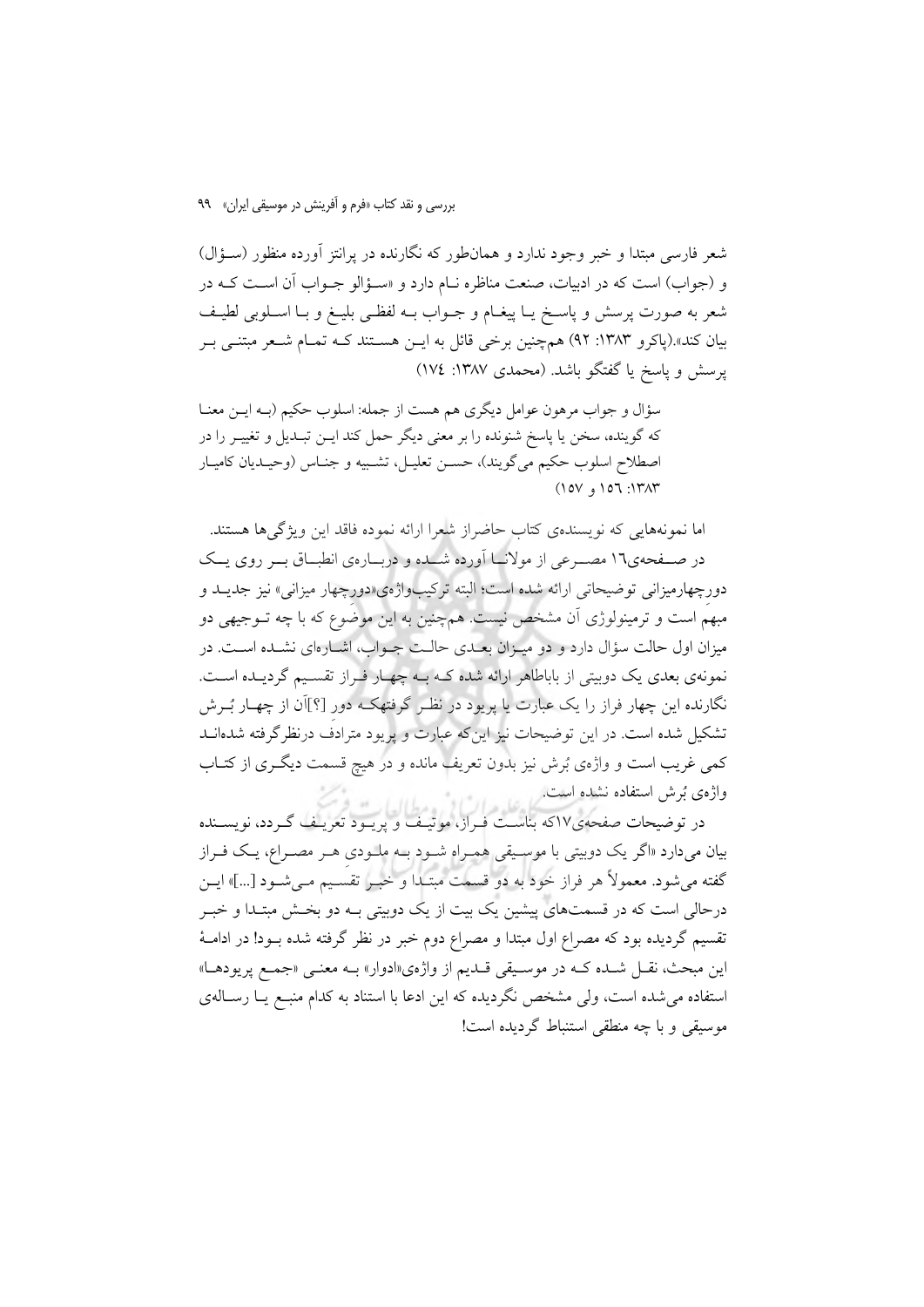در مبحث «تعریف فُرم» در صفحهی ۱۸، تنهـا بــه ایــن تعریفبســنده شــده کــه «فــرم در موسیقی به شکل یا ساختار یک قطعهی موسیقی اطلاق می شود».همچنین به اعتقاد نویســنده «تشخیص و تجزیه و تحلیل فرم مستلزم آثار ارزندهی موسیقیدانان بزرگ می باشد» اما منبع یا روشی برای این کار ارائه نگردیده است. در ادامـهی ایــن قســمت نویســنده، توصــیفی از عدمانطباق کتابهای درسی با آثار ارزندهی موسیقی ارائـه مـی نمایـد؛ از سـویی هنرجـو را ناچار به تقید آموختن اصول گفته شده میداند و از سوی دیگرنیز معتقــد اســت وی پــس از فراگیری اصول مذکور، مـی توانــد بــا احســاس و ذوق خــویش تغییراتــی را در فــرم قطعــه بهوجود آورد. این توصیف و مرزبندی، پیش داوری چندان مطلـوبی بـرای مخاطـب، مـرتبط با مقولهی فرم در نسبت با ذوق و احساس فردی ارائه نمی کند؛ اساسـاً فــرم یکــی از عوامــل انسجامبخش اثر است و نه الزاماً عامل زیبـاییبخشـی بـه آن! زیبـایی و تنــوع یـک قطعــهی موسیقایی میتواند بــه عوامــل مختلفــی از جملــه ریــتم، ملــودی، فــرم، ارکستراســیون و یــا تمهيدات أهنگسازي مرتبط باشد.

در ادامهي اين قسمت (ذيل مبحث تعريف فرم) نويسنده چند اصل مهـم بـراي تصـنيف قطعهی زیبـا و متنــوع را نــام مــیبــرد. البتــه اصــول ذکــر شــده تقریبــاً هــیچکـدام بــه فــرم ارتباطی ندارند و درک این که به چه دلیل ذیل مبحث تعریف فرم آمدهاند دشـوار اسـت. امـا بههرحال به برخي موارد ذكر شـده نقـدهايي وارد اسـت؛ اصـل اول مربـوط بـه چگـونگي استفاده از فواصل متصل و منفصل موسـيقايي|سـت كـه مـرتبط بـا موضـوع پـيش؛بـردِ ملـودي اسـت. اصـل دوم دربـارهي تضـاد در پريودهـاي تشـكيل(دهنـدهي يـك قطعــهي موسیقی است ولی توضیحی دربارهی چگونگی متضاد بودن پریودها و شرایط ایجـاد تضـاد ارائه نشده است. اصل سوم که دربارهی وحـدت و همـاهنگی قطعـهی موسـیقی اسـت بـاز اصطلاحاتی تازه و بدون توضیح دارد از جمله «تار و پود» در یک قطعـه و «بـهکـار نبـردن مطلبي خارج از موضوع». در اَخرين اصل نيز توصيه شده «شـروع اَهنـگ حالـت شــروع و خاتمهي أن حالت خاتمه داشته باشد» اما بيان بديهياتي از اين دست بــدون توضــيح دقيــق و کاربردی و یا چگونگی انجام آن دستاوردی برای مخاطب نخواهد داشت.

.<br>بلافاصله در ادامه به شرایطی اشاره شده که یـک اَهنـگـســاز بــرای تصــنیف اَهنـگ در فرمهای ایرانی باید دارا باشد. از پنج شرط ذکر شـده، دو شـرط آن تــا حـدودی مــیتواننــد ابهامبرانگیز باشند؛ شرط سوم به دارابودن ذوق و سلیقه و قریحهای خــوش دلالــت دارد کــه نشانههای این صفات تبیین نگردیدهاند و صرفاً جنبهی احساســی دارنــد. شــرط چهــارم نیــز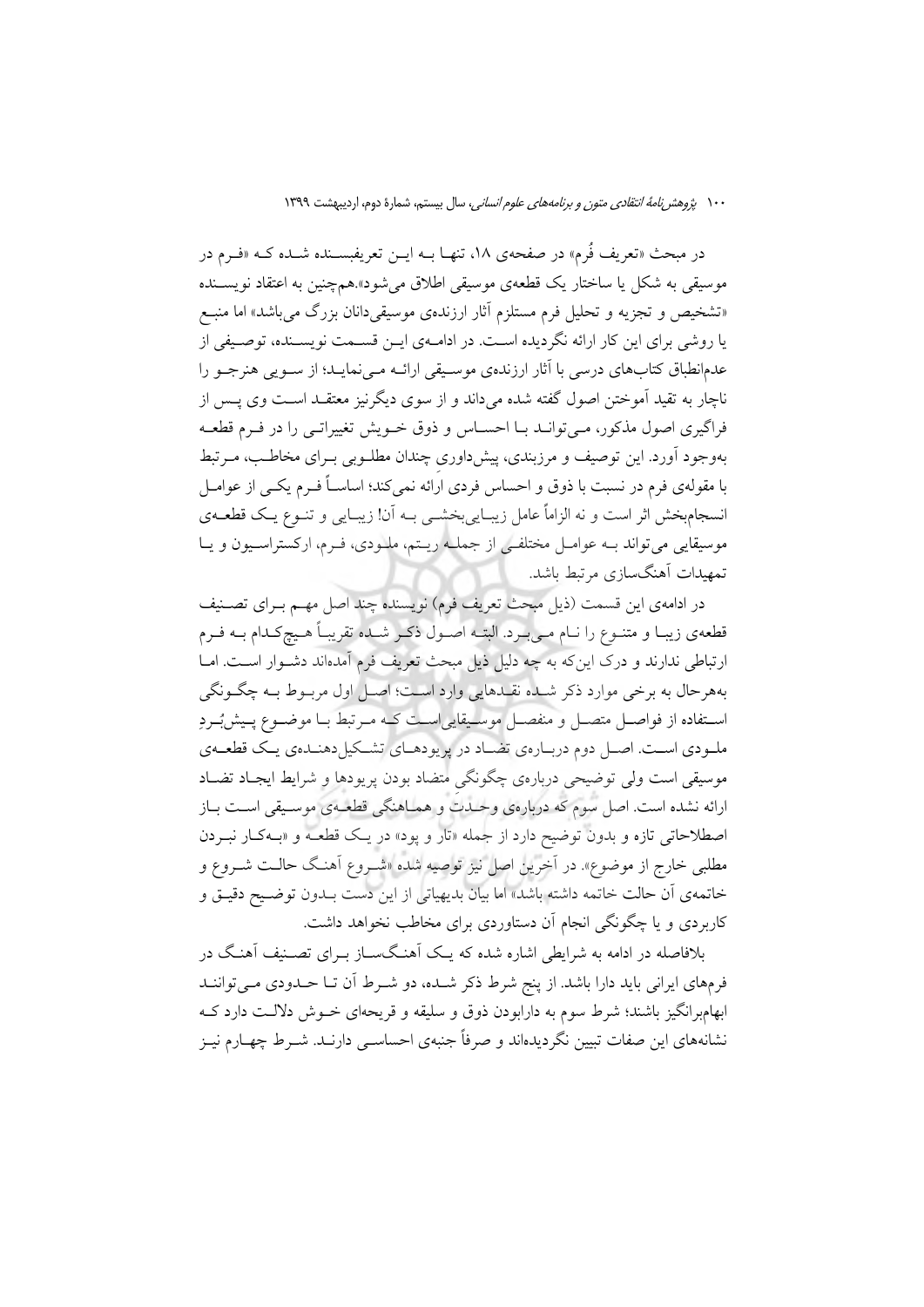### بررسی و نقد کتاب «فرم و آفرینش در موسیقی ایران» ۱۰۱

دربـارهي بهـرهمنـدي از ادبيــات فارســي اســت ولــي ميــزان و جزئيــات ايــن بهــرهمنــدي مشخص نگردیده است.

از صفحهی ۲۰ به بعد رفتهرفته روند مطالب ارائــه شــده تناسـب بــیش تــری بــا عنــاوین مطرحشده پیدا میکنند و در همین صفحه، مفاهیم جملهبندی و عبارت موسـیقی بـا ارائــهی نمونههایی تبیین شده است. در اینجا برای تعاریف مربوطه، نقل قولهـایی از آثـار علینقـی وزیری و روحالله خالقی ارائه شده و واژگانی نیز هـمچــون(ســم *مبتــا)، رســم خبــر ورســم ملودی ور* به عنوان اجزای تشکیلدهندهی سیم جم*لـه* معرفـی شــدهانــد. هــم چنــین جملــهی موسیقی «عضو» و جزء کوچکتر عضو نیز«رسم جمله» نامیده شـده و جمــلات موســیقی بــه دوتایی، سهتایی و یا جفت و طاق تقسیم شده است. اینکه نویسنده منابع مشخصی را بــرای اصطلاحات این بخش معرفی نموده باید یکی از نقاط قوت این قسمت دانست، امـا آنچـه وزیری و شاگرد خلّفش خالقی نگاشتهاند از اولین متونی است که به فارســی در ایــن مبحــث برگردان شده؛ مرحوم وزیری در سال ۱۳۱۳ کتابی سه جلدی تحت عنـوان موسـیقی نظـری را به رشتهی تحریر درآورده کــه جلــد ســوم آن موســیقی نظـری مفصــل مغربــی نــام دارد. (ناصـري ١٣٧١: ٢٠٩) از آن زمـان تـا بــه امـروز منـابع متعـددي بــه فارســي ترجمــه يــا تألیف شدهاند و بههمین دلیل امروزه در ادبیات آهنگسازی ایران اصطلاحات تخصصــی بــه شکلهای مختلفی مورد استفاده قرار میگیرند، ای کاش نویسنده که قطعاً بــه منــابع مختلــف فارسی و لاتین موجود در این حوزه تسلط داشته، متـرادف لاتـین ایـن اصـطلاحاترا نیـز در پانویس ذکر میکرد تا این واژگان کـه همگـی تعـاریف مشخصـی در موسـیقی (اروپــایی و امروزه در جهان) دارند و برای مخاطب بیش تر قابل درک باشند.

از صفحهی ۲۰ تا ۳۵کتاب نمونههای متعدد، خوب و مفیدی متناسب با موضـوع فـرم و ساختمان فرم ارائه شده اما نقدهايي نيز به اين بخش وارد است؛ بـهعنـوان مثـال باتوجـه بـه جنبهی آموزشی کتاب، درخصوص چگونگی تشخیص جمله، توضیحی داده نشده و یــا بــه اهمیت کادانس در جملات نیز اشارهای نشده و تنها به نمایش برخی مفاهیم روی نمونـههـا اکتفا شده است. همچنین نویسنده در صفحهی۲۵ برای «تفهیم بهتر مطالب» نمونـههـایی از اّهنگسازان غربی ارائه نموده ولی توضیحی کاربردی در ارتباط با مقایسهی تحلیل موسـیقی غربـی و موسـیقی ایرانـی ارائـه نکـرده اسـت. دو نکتـهی ابهـامبرانگیزنیـز در صـفحهی٢٧ بهچشم می خورد؛ نکتهی اول این که نویسنده بیـان مـیbدارد «بـیش تـر آثـار موسـیقی ایرانـی براساس ملودیهای درآمد و گوشههای ردیف ساخته شــدهانــد و نبایــد بــه آنهــا مثــل آثــار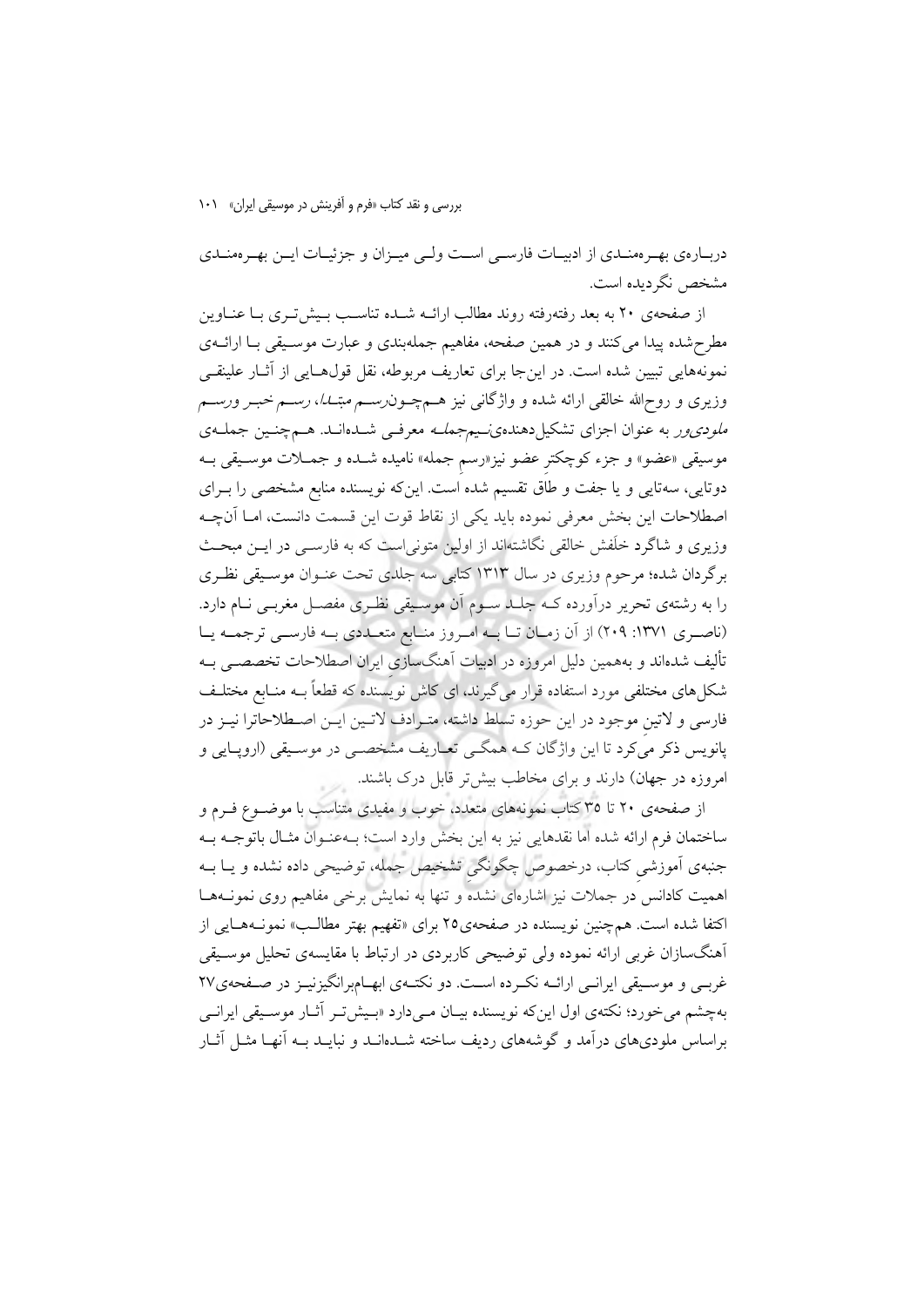قانون.مند موسیقی کلاسیک نگاه کنیم». از ایــن عبــارت مــی تــوان چنــین برداشــت کــرد کــه ملودیهای گوشههای ردیف موسیقی ایرانی نمیتوانند قانون‰ باشـند! شـاید اگــر تفــاوت جسس قـانون منــدي در ايــن دو نــوع موســيقى بيــان مــى گرديــد چنــين شــائبهاي ایجاد نمّی شد.اگرچه در ادامه نیز اضافه کرده که «اَهنگهــای موســیقی ایرانــی بنــا بــه ذوق، سـليقه و احســاس صــادقانهي آهنـگســازان ايرانــي ســاخته شــدهانــد» و بــاز ايــن شــائبه ايجاد مي شود كه آيا آهنگسازان اروپايي صادق نبوده و بــدون ذوق، ســليقه و احســاس بــه تصنيف قطعات موسيقى يرداختــهانــد؟! چنــانچــه پــيش|ز ايــن نيــز ذكــر شــد ايــن گمــان قوىتر مى شود كه نويسنده احتمالاً مرزبندىهايى بـين قاعــدممنـدى و زيبـايى قائــل اســت. نکتهی دومی که در این صفحه قابل توجه است تفاوتی است که نویسنده بسین بهـر ممنــدی و عدم بهرهمندی موسیقیدانها و آهنگسازان ایرانی از اصول موسیقی آکادمیک متصور است و بدیهی دانسته که آهنگسازانی همچون صبا،خالقی و وزیری از این اصول و دانش در آثـار خـود اسـتفاده كـردهانـد و افـرادي هـمچـون رضـا محجـوبي و مرتضـي محجـوبي از آن ۔<br>آگاہ نبودہاند اما«عوامل بسط و یرورش موسیقی علمی را که بـیش تـر متکـی بــه تکرارهــا و تقلیدها با تمهیدات مختلف است بهکار بردهاند.» حال سؤال این جاست که چگونـه مـیتوان به نحووی استفاده از دانش یا عدم استفاده از آن در هنگام ساخت اثر اطمینان داشت یــا آن را بديهي دانست؟ واقعيت اين است كه عمدتاً در هنگام ساخت اثـر توسـط يـك أهنـگسـاز کسی ناظر بر کار او نیست که به این آگاهی و دانایی برای قضاوت در این مورد دست یابــد و تشخیص دهد که آهنگساز بر پایهی اصول موسیقی آکادمیک اثری را خلق نموده یا صـرفاً بر اساس ذوق و خلاقیت خـود و یـا حتـی بـا توأمـان کـردن ایــن دو عامـل اثـر خـود را ثرو بمسكاه علوم السابي ومطالعات تصنيف مي كند!

به طور کلی نمونههایی که در بخش تکرار و تقلید بـا مـوارد شــش گانــهاش، ارائــه شــده نمونههای بسیار مناسبی هستند. این بخش از انسـجام، انتظـام و یکیـارچگی تقریبـاً مناسـبی برخوردار است و با توجه به اینکه اصل این مفاهیم از موسیقی اروپایی وام گرفته شــدمانــد، .<br>نویسنده به شکلی خلاقانه با ارائهی نمونههای موسیقی ایرانی،در بـومیسـازی ایــن مفـاهیم بهخوبي عمل كرده است.

بخش آخر کتاب که با عنوان «فرمهای معمول در موسـیقی ایرانـی» ارائــه شــده یکــی از نقاط قوت این اثر است. اینبخش اَمیختهایاست از تجربیات نویســنده و تجمیـع مطالــب از منابع مختلف همراه با نکاتی تاریخی که با توجه به کمبود منابع در ایــن دانــش بــومی، بایــد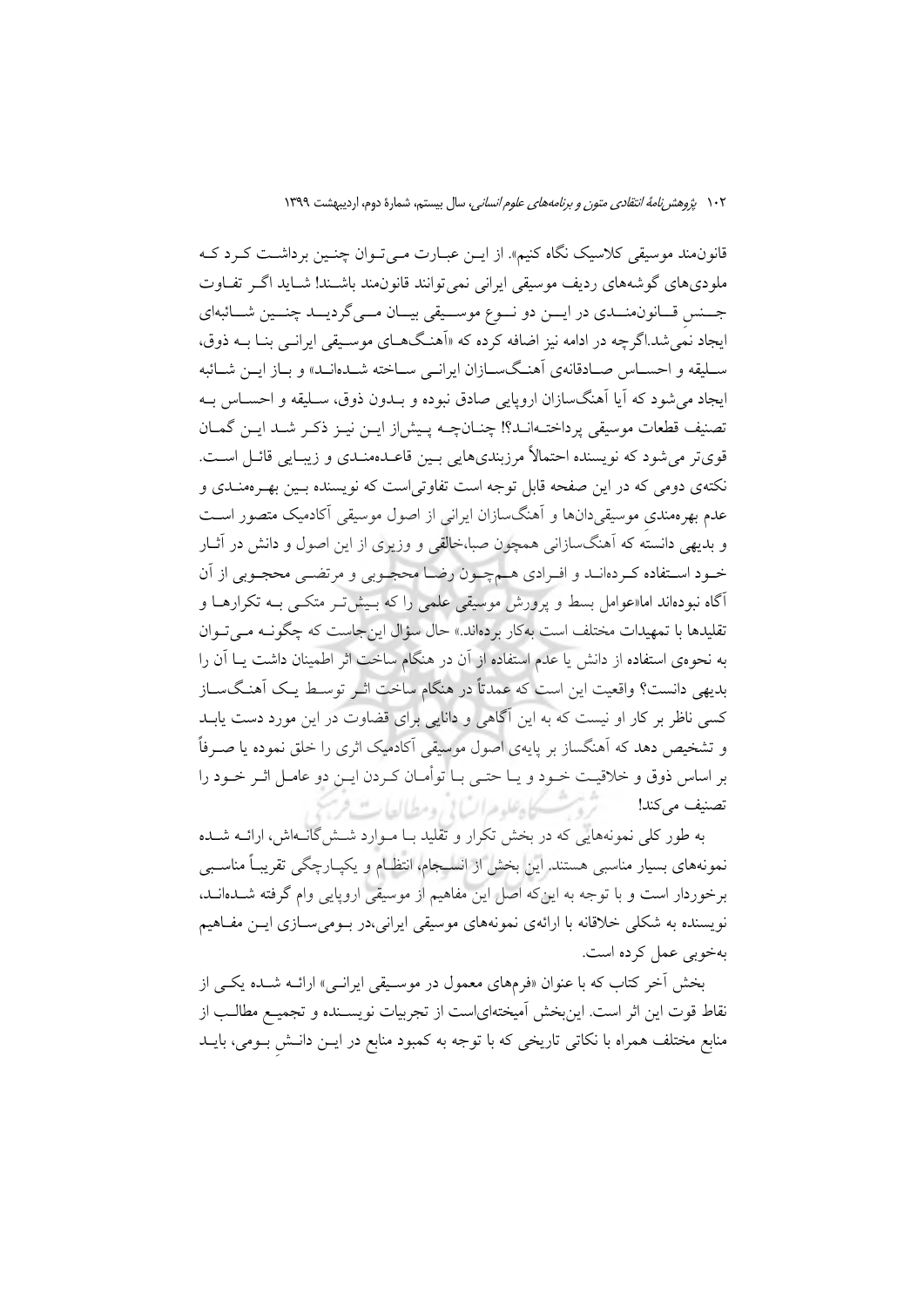منبعی باارزش تلقی شده و البته مبنایی باشد بـرای پـژوهش هـای بعـدی در ایــن زمینــه. امــا به كارگيري اصطلاح «فـرم» در عنـوان ايــن بخـش بـراي آنچــه توصـيف شــده، ناصـحيح بودهاست؛ چهبسا در واقـع پـیش(درآمـد، چهارمضـراب، تصـنیف، رنـگ و قطعـات آزاد یـا اصطلاحاً ضربی را باید «گونه»های موسیقی ایرانی دانست. بنـابراین بـا توجـه بـه محتـوای ارائه شده، بهتر بود نامگذاری این بخش به «شرح ویژگیهای عمومی گونههـای معمـول در موسیقی ایران» تغییر پیدا می کرد و علاوه بر استفاده از اصطلاح «گونـه» بـرای ایـن قطعـات، تمایز دو مفهوم «فـرم» و «گونـه» نیـز تبیـین مـیشـد. بـرای ایـنِکـار ارائـهی اطلاعـاتی از فرم گونههای موسیقی قدیم ایران و البته فرمها و گونههای موجود در موسـیقی اروپـایی نیـز می توانست مفید باشد.

اما نكات قابـل توجـه ديگـرى نيـز در ايـن بخـش وجـود دارد؛ در قسـمتِ مـرتبط بـا «پیش درآمد» در صفحهی۳۷ نویسنده چنین بیان می کند که «پیش درآمدهایی وجود دارند ک فرازهای آنها از چهار میزان کـمتـر و یـا بـیشتر اسـت و بـیشتر سـازندگان ایـن قبیـل پیش درآمدها به اصول جملهبندی موسیقی واقف نبوده و ملـودی خـود را بنـا بــه احســاس خود ساختهاند.» باتوجه به توضیحاتی که پیشتر ارائه شد در واقع نمـیتوان بـه اظهـاراتی از این دست با نگاه علمی وقعی نهاد.

تنها نمونهي اين قسمت كه البتـه بـه خـوبي نيـز مـورد بررسـي و تحليـل قـرار گرفتـه، پیش درآمد بیات ترک از ابوالحسن صباست و دلیـل گـزینش ایـن نمونـه، «آگـاهی صـبا از اصول جملهبندی موسیقی» ذکر گردیده است. پیش تر نقـدی کـه بـر ایــن دلیــل وارد اســت عنوان شد اما جدای از این موضوع چون همانطور که نگارنده ذکر کرده این پیش درآمـد بـا سایر پیشدرآمدهای موجود تفـاوتهـایی دارد، بهتـر بـود اثـری معمـولتـر (یـا اصـطلاحاً کلاسیکتر) از گونهی پیش درآمد انتخاب میگردید تا با بررسی آن، درصد فراوانی عامتـری از ویژگیهای عمومی این «گونه» بهدست داده شود؛ قطعهای که بهتر از این نمونـه، گونـهی پیش درآمدها را نمایندگی کند.

در صفحهی ٤١ کتابکه به گونهی«چهارمضـراب» پرداختــه شــده، نکــات قابــل توجــه و مهمی در خصوص وجه تسمیهی واژهی چهارمضراب بیان شده است. همچنین از امتیــازات دیگر این قسمت تعدد و تنوع نمونهها و نیـز توضـیحات تکمیلـی آنهاسـت. البتـه پــس از ارائهي چند نمونه كه همراستا با وجه تسميهي توضـيح دادهشـده هسـتند، نمونـههـايي نيـز ارائه شده که «پایه»های استفاده شده در آنها با وجه تسمیهی عنوان شده سـازگاری ندارنـد؛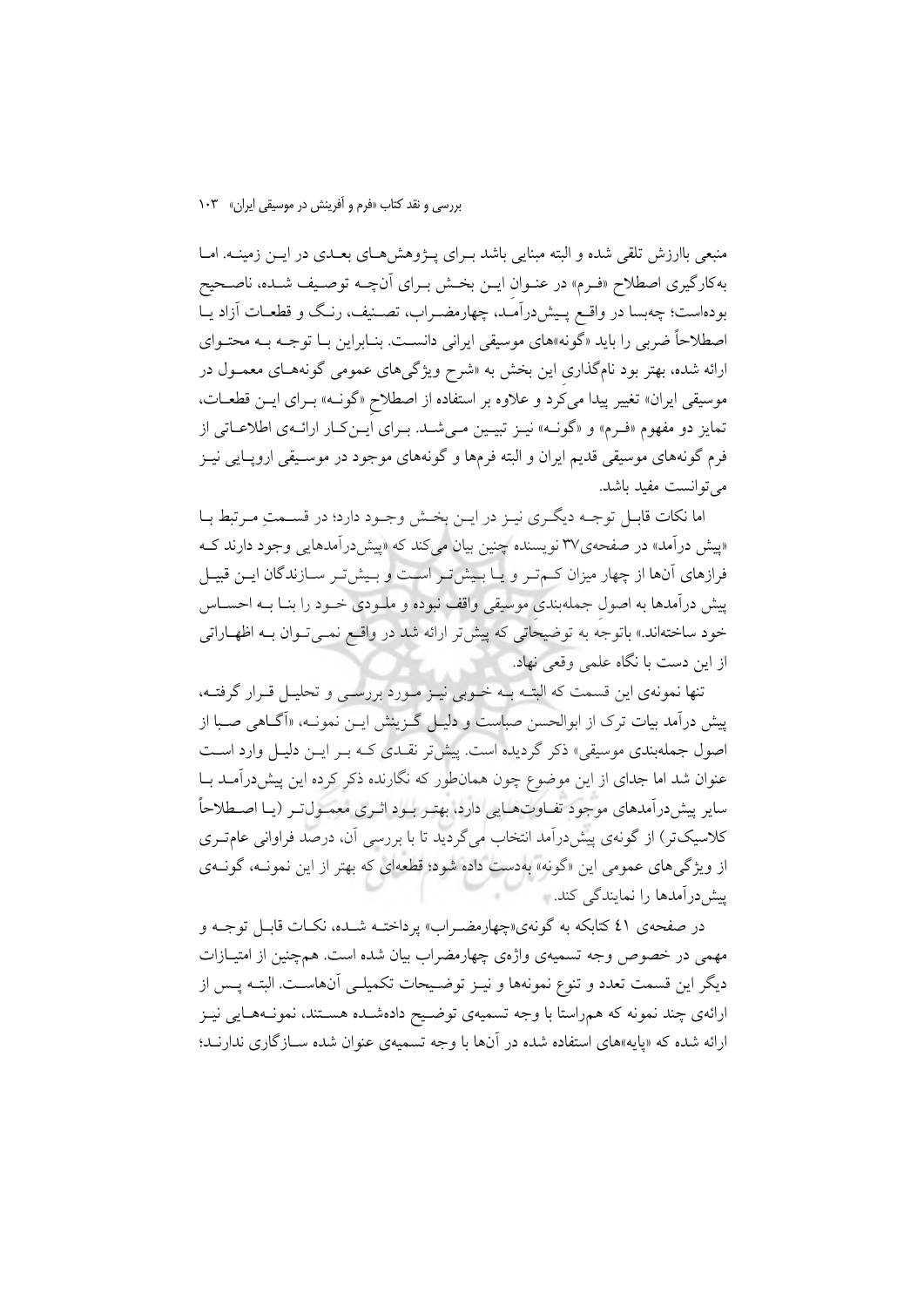برای مثال در صفحهی۵۱ دو نمونه از آثار استاد صـبا بــه نــامهــای *کــاروان و چهارمضــراب* سهگاه آمده که دارای پایهی زیبا و متنـوعی توصـیف گردیـدهانـد امـا درخصـوص دلایـل احتمالي تفاوت شكل پايهها توضيحي داده نشدهاست.

در قسمت بعدي اين مبحث، صفحهي ٥٦ ذيل گونهي«تصـنيف»، رويكـرد نويسـنده در يرداختن به موضوع، بهنوعي تاريخي تر بوده و با ساير بخش۵ها تفـاوتهـاي جـالبي دارد. در ابتدا به سی لحن باربد که در منظومهی خسرو و شیرین، اثر گنجوی آمـده اشـاره شـده و در ادامه واژههای الحان و تصانیف معادل یکدیگر دانسته شدهانـد درحـالی کـه معـادل انگاشـتن ایندو، میتواند محل شک باشد؛ زیرا کاربرد اصطلاح تصنیف در رسالات قدیمی با معنایی که تصنیفِ امروزی دارد به سختی می تواند مترادف دانسته شود.

اکنون شروع کنیم در بیان اصناف تصانیف و شروط و قواعد آنها را بیان کنیم تـا اربــاب عمل آنها را دستور سازند و بر آن قاعده سلوک کننـد پـس ببایـد دانسـت کـه اصـناف تصانيف در اين فن نُــه اســت بــر ايــن موجــب: ١. نوبــت مرتــب ٢. بســيطـ٣. ضــربين ٤.كل الضروب ٥.كل النغم ٦. نشيد عرب ٧.عمـل ٨. پيشـرو ٩. زخمـه. (مراغـي ١٣٨٨:  $(11)$ 

در موسیقی قدیم نام قطعات بر اساس فرم–گونهها مشخص میشدهاند، برخی بسیکلام و برخی باکلام بودهاند.برای مثال اسم خاص «تصنیف» را برای نمونههای باکلامی هــمچــون «غزل»، «بسيط» يا «نقش» نمي نهادهاند.

در صفحهي90 نويسنده اين چنين بيـان مـيcارد كــه «در ســاختن تصــنيف نيــز معمــولاً تصنیف ساز از ردیف موسیقی ایران برداشت میکند ولی در انتخاب ریتم و میـزان و ترکیـب جملات أن كاملاً أزاد بوده و مطابق ميل و سليقهى خود أن را به اتمام مىرساند.» اما ســؤال اینجاست که در ساخت گونـههـای دیگـراعم از چهارمضـراب و پـیش(رامـد و غیـره یـا سبایر قطعباتی کبه در موسیقی ایرانسی سباخته مبی شبوند مگرفرآینیدی متفیاوت از ایس طي مي شو د؟!

نویسنده در ادامهی این مبحث، تجربیاتی از اَهنگسازی خویش را بیـان نمــوده و بــرای نمونه چگونگی ساخت قطعهای بر روی شعر «خــوش بــه حــال غنچــه هــای نیمــه بــاز» از فریدون مشیری را شرح داده است. بیان و توصیف ِاین دست از تجربیات بسیار قابـل توجـه و مغتنم است وعلاوه بر جنبهى أموزشي و انتقال تجربيات عملي،بايد جنبهى تــاريخنگارانــه و ثبت وقایع در حوزهی آفرینش در موسیقی ایرانی را نیز حائز اهمیت دانست.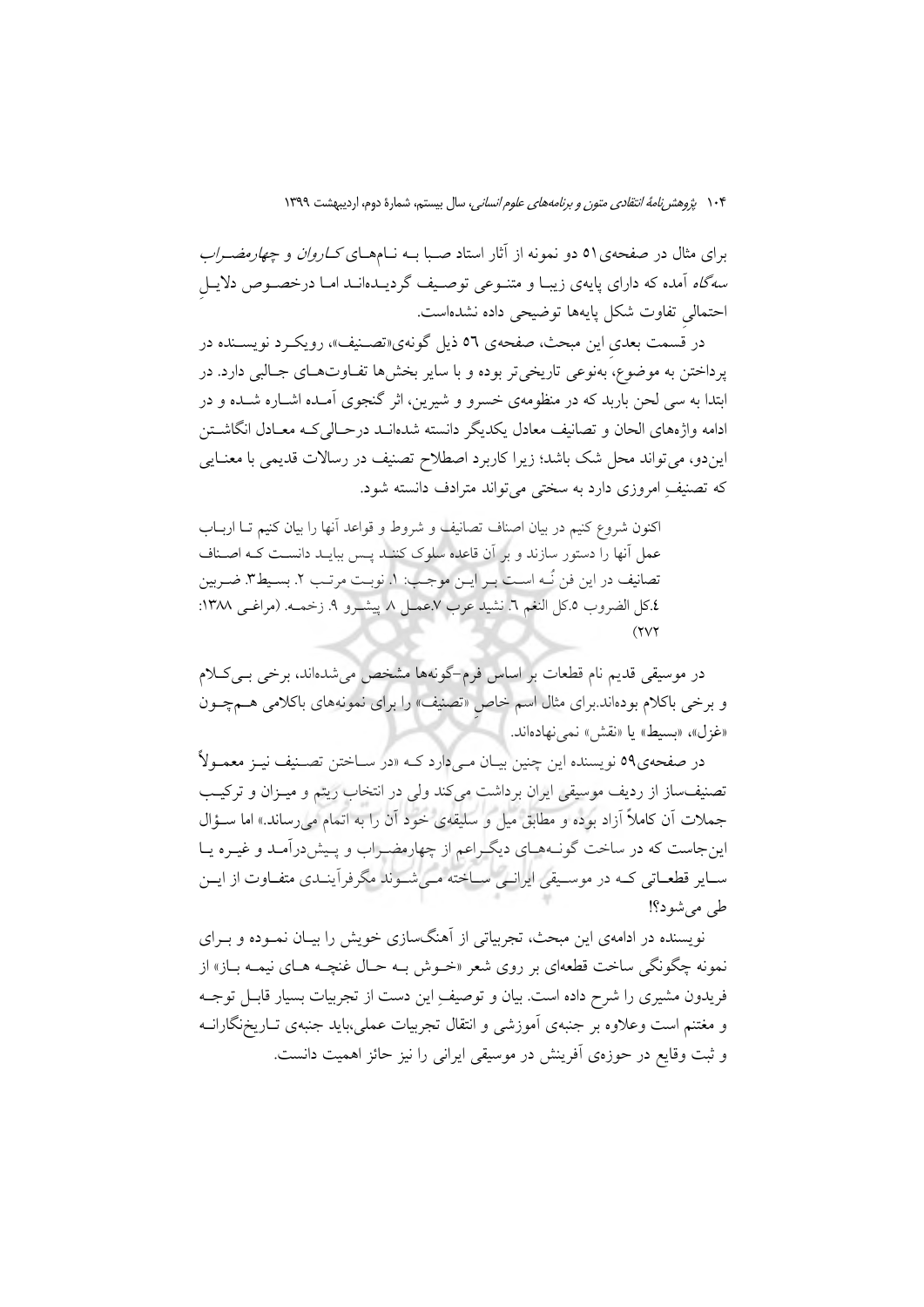در صفحهی۷۵ این چنین عنوان شده که «بیش تر آهنگهــای محلــی در اصــل تصــانیف قدیمی هستند که ما سازندگان آنها را نمی شناسیم.» اما مشخص نیست که مقصود نویســنده از تصانیف قدیمی چیست و با استناد به چه منبعی و با چــه دلیلــی ایــن موضــوع را مطــرح نمو ده است.

در صفحهی ۷٦ مرتبط با گونهی «رنگ» نویسنده، نخست «اجرای کامل موسیقی ســنتی» را مترادف «ردیـف موسـیقی» در نظـر گرفتـه درحـالیکـه ایـن تعبیـر صـحیحی نیسـت و این دو متمایزند. سیس در ادامه بیان می دارد که «معمول این است که ابتدا پیش درآمـد و بعـد به ترتیب مقدمه یا درآمد و چهارمضراب و آواز و تصنیف و در خاتمه رنگ اجرا شود وایــن ترتيب در موسيقى ايراني سابقهي قــديمي دارد». تــا ايـــن جــا مــي تــوان دريافــت كــه منظــور نويسنده از «اجراي كامل موسيقى سنتي» همـان ارائــهي «برنامــهي كامـل رايــج در موســيقى دستگاهی ایران» استکه به نوعی با فرم ترکیبی «نوبت» در مکتب منتظمیـه شـباهت دارد. امـا در ادامه نقل قولي از شمس العلما آورده شده كه محل مناقشه اسـت؛ «قــدما درآمــد و آواز و تصنیف و رنگ را قول و غزل و ترانه و فروداشت میگفتنــد.» ایــن۵ــه گونــههــای امــروزی درآمد و آواز و تصنیف و غیره را معادل اجـزای نوبـت مرتـب بـدانیم جـای شـگفتی دارد! عجیباست اگر نویسنده که خود در رسالات عبدالقادر مراغـی غــور کــرده و یکــی از آثــار مراغی را به زبان اجرایی امروز برگردانده و ارائه نموده، در ایــنبـاره بــه رسـالات عبــدالقادر رجوع نکرده باشد! «اما نوبت مرتب؛ قدما چهار قطعهی موسیقی را کـه آنهـا را بـا یکـدیگر مناسبتی باشد در طرایق و جموع و ایقاع، نوبت مرتب گویند و آن در دور ثقیل اول یا ثقیـل ثاني باشد يا ثقيل رَمَل يافاختي يا تركي اصل و اگر در غير از اين ادوار نيـز ســازند يجــوز و اّن هم به حسب اقتضاى ارادت مصـنف اسـت. و ابتـدا و انتهـا در تلحـين بـه يـك اَهنـگ باید که باشد. وچهار قطعهی نوبت مرتب را هر قطعه به اسمی مخصوص کـردهانــد بــر ایــن مثال: قطعهي اول قول؛ ثاني، غزل؛ ثالث، ترانه؛ رابع، فروداشت. و در هـر قطعــه از قطعــات اربعه شروط است كه بدان شـروط آن نوبـت را مرتـب گوينـد.» (مراغـي ١٣٨٨: ٢٧٢) «امـا فروداشت؛ و آن باید که به قول شبیه باشد و شـعر آن هـم عربـی باشـد.» (همـان: ٢٧٣) بـا توصیفاتی که از ویژگیهای آن قطعات در رسالات عبدالقادر ذکر شده،یافتن وجـوهِ اشــتراک میان گونههای امروزی موسیقی ایرانی با اجزای آن نوبت بسیار دشوار می نماید!

در ادامه، رنگ در موسیقی ایرانسی معـادل همـان موسـیقی رقـص دانسـته شـده کـه در خاتمهی یک دستگاه یا آواز اجرا می شود. البته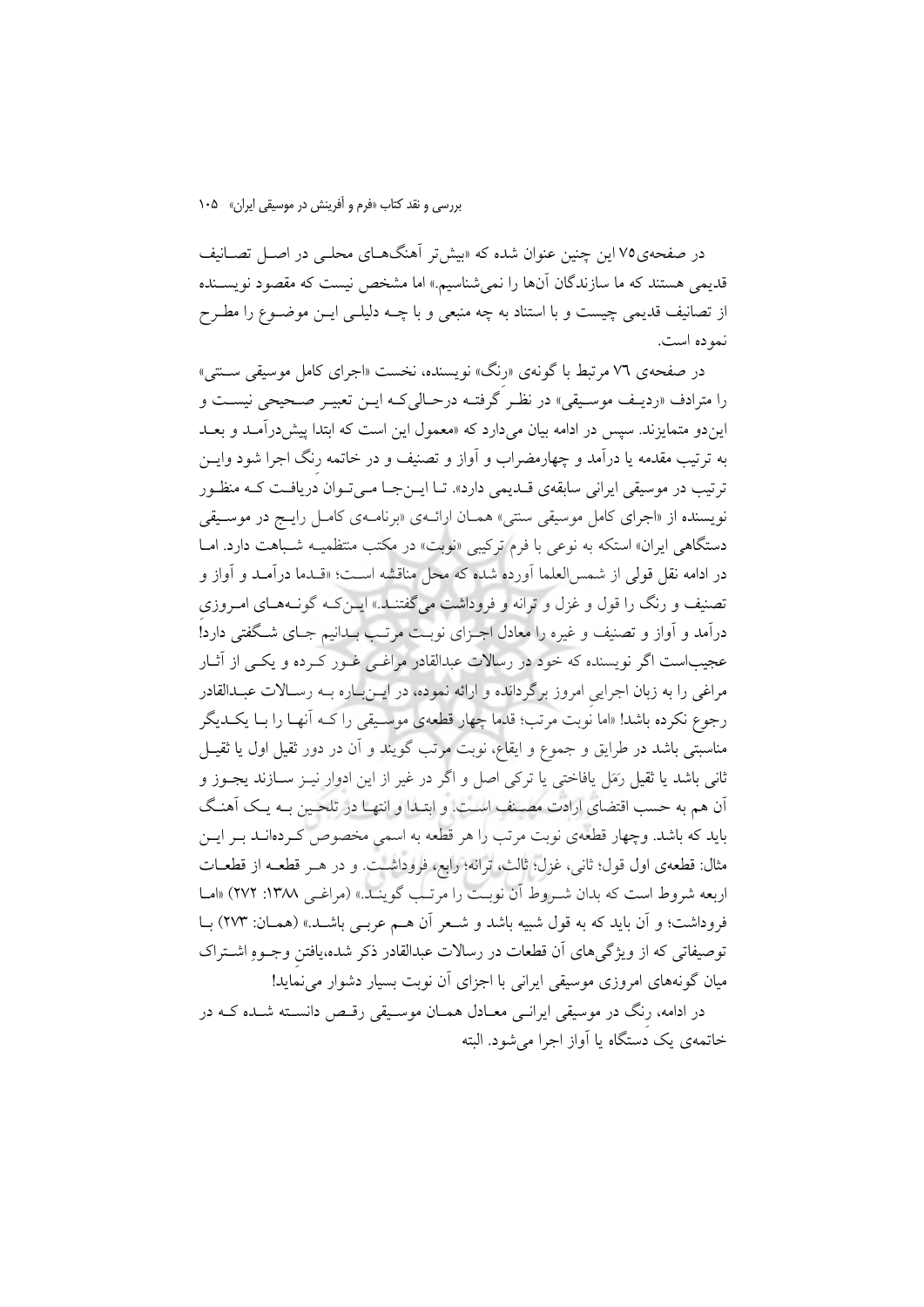محتمل است که اصطلاح رنگ ریشه در واژهی هندی رنگبهم (به سکون ب) به معنــای «مکان رقص» داشته باشد. اُصطلاح رنگمحـل (بـه سـکون گ) نیــز بــه «معنــی اتــاق مخصوص به تعیش» اَمده است. نیز در توصـیف «بشـکن بشـکن» گفتـه شـده جشـنی است که در آن اسباب رقص و راگ و رنگ مهیا باشد و این همنشینی «رنگ» بــا «راگ» که از اصطلاحات موسیقی هندی است، احتمـال هنـدی تبـار بـودن اصـطلاح رنـگ را تقويت مي كند. (خضرايي ١٣٩٣: ٦٧)

سپس ابیاتی از حافظ و سعدی ارائــه شــده کــه ترکیــبواژهی«ضــرب اصــول» در آنهــا استفاده شده و نویسندهنگاشته؛ «ضرب اصول یا رنگ اصول یکی از رنگهـایی اسـت کـه هنوز هم در دستگاه شور در رديف موسيقى ايراني معمـول اسـت.» امـا در واقـع نمـيتوان تناظری قطعی بین ضرب اصول کنونی در دستگاه شور از ردیف موسیقی ایرانسی و آنچــه در ابیات مذکور آمده است برقرار دانست.

به نظر نمی رسد که این مصرع حافظ (به ضرب اصولم برآور زجای) اشارهای به ضــرب اصول به عنوان یک اصطلاح مرکب و دور یـا گونـهای مشـخص (ماننـد اصـطلاح «ضربالقديم») باشد، بلكه با توجه به يكي از مفاهيم «ضرب» يعنـي «زدن» و «نــواختن» و نيز تعريف «اصول» از مراغي، كه هم عصر حافظ بوده، منظـور از «ضـرب اصـول» در ایـن مصـرع نـواختن دور یـا قطعـهای مـوزون بـه طـور کلـی اسـت نـه نـام دور یـا قطعهای خاص» (خضرایی ۱۳۹۳: ۷۳و ۷٤)

البته داستان دیگری هم در مورد این رنگ وجـود دارد؛ هــمچنــان کــه حســن مشــحون نقل کرده یک شب کسی در خواب به علی اکبرخان فراهانی می گوید من رنگ اصـول را کــه از قطعههای قدیم است به تو میآموزم و استاد در دل شب از خواب بیدار شـده میـان بســتر تار را برداشته و آن را می نوازد و روز بعــد ایــن رنــگ را بــه بــرادرزادهاش آقــاغلامحســين میآموزد. (مشحون ۱۳۷۳: ٥٦٤) [ جماع علوم السَّالِمُ ]

درصفحهی۷۸ کتـاب آمـده کـه «در پريودهـاي رنـگ&ـاي قـديمي [...]داراي يـک دور ریتمیک در درآمد و گوشههای مهم دستگاه مـی باشـند» امـا نویسـنده توضـیحی دربـارهی اصطلاح «دور ریتمیک» نمی دهد! در صفحات ۸۰ و ۸۱نیـز دو نمونـه از ردیـف کـه رنـگ فرح و رنگ فرح|نگیز نام دارند ارائه شده و اشارهای نشده که چرا و چگونــه ایــن دو قطعــه دارای دور ریتمیک هستند. البته این احتمال وجود دارد که نام رنگ فرح در دستگاه همـایون برگرفته از دور ایقاعی فرح باشد. آنچنانکهدر رسالهی موسیقی نسیم طرب دور فــرح کبیــر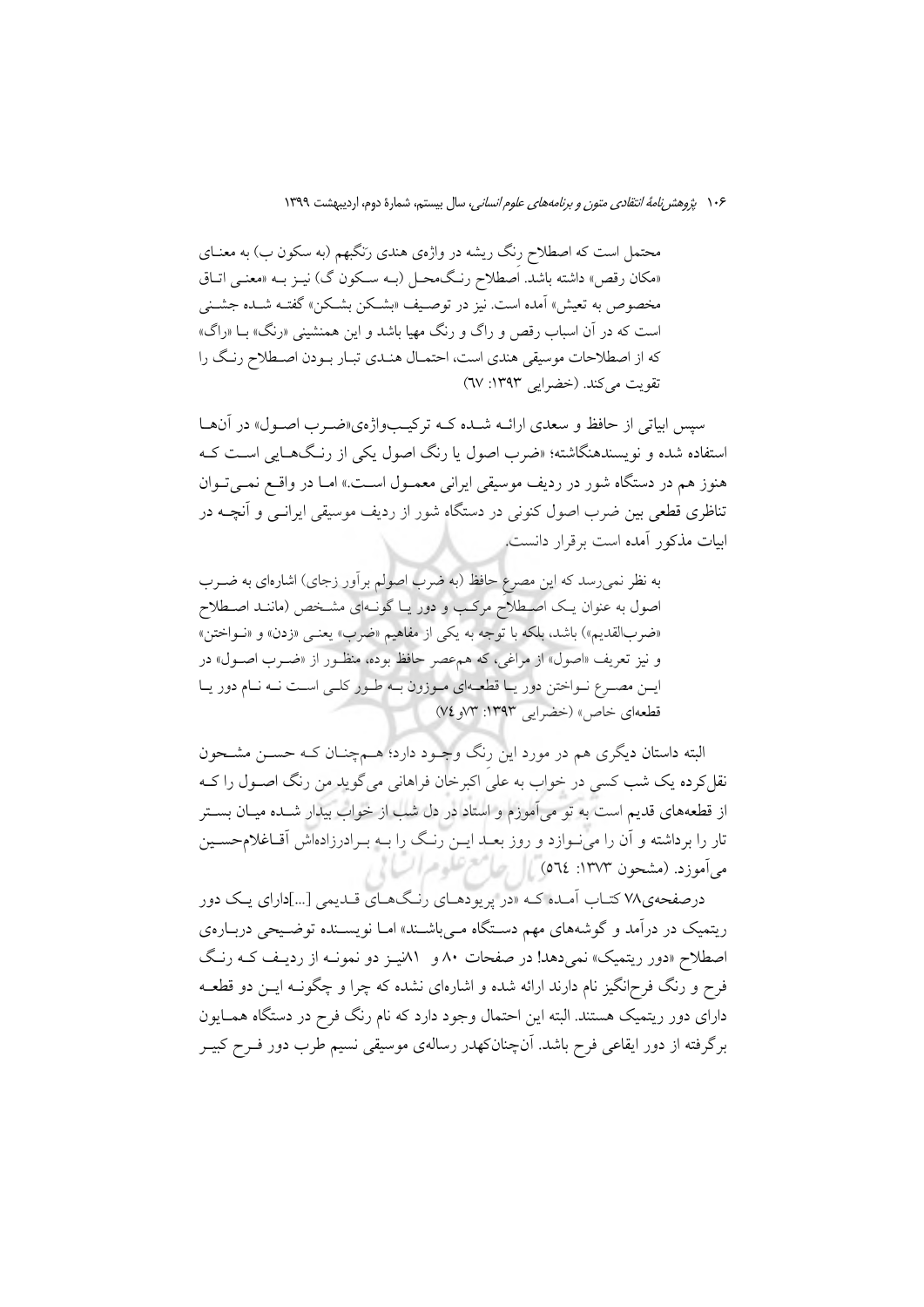(تَنَن تَنَن تَن تَنَنَن) و صغير (تَنَن تَتَن تَنَن)آمده مي توان شباهتهايي بـين آنهـا و انگــارهي ریتمیک اصلی رنگ فرح (تَنَ تَنَ تَنْ تَنن) شامل چهار هجای کوتـاه و یـک هجـای بلنــد و یک هجای کشیده تصور نمود. (خضرایی ۱۳۹۳: ۷۷)

از ابتدای این قسمت تا صفحهی۸۲ به رنگهای ردیف و تحلیل آن پرداخته شده و پــس از اَن رنگهای متأخرتر معرفی و تحلیل گردیدهاند. اما از اَنجایی کـه رنـگـهـای خــارج از ردیف تقریباً همگی الگوی ریتمیک مشخصی دارند بهتر بود به این الگــوی نســبتاً مشــخص اشاره می شد و تفاوتها و تمایزهای موجـود بـین رنـگ۱مـای ردیـف و رنـگ۱مـای دیگـر تبيين مي گر ديد.

قسمت آخر از این بخش مربوط به شبه گونهی «قطعیات آزاد» است.نکتهی قابیل ذک این است که علی رغم نمونههای خبوبی کبه درایین قسیمت آمیده، نویسینده می توانسیت توضیحات و اشارات بیش تری مرتبط بـا مـوارد شــش گانــهی تکــرار و تقلیــد و یــا بســط و گسترش های خلاقانه بر روی نمونهها همچون برخی نمونههای پیشین ارائه نماید.

## ٥. نتيجه گيري

عنوان کتاب «فرم و اَفرينش در موسيقى ايران» با توجه به محتواى اَن مى توانسـت باعنــاوينى همچون «نگرشی برای فرم و آفرینش در موسیقی ایرانی»و یـا «فـرم و آفـرینش در موسـیقی ایرانی از دیدگاه فرهاد فخرالدینی» تـدقیق گـردد تـا بـیش تـر بـا محتـوای ارائـه شـده قابـل انطباق باشـد. چـهبسـا بـا توجـه بـه ارجاعـات مـتن و منـابع ذكـر شـده در پايـان كتـاب، بهنظر می رسد تأمین کنندهی پشتوانههای نظری در این اثر، بیش تر،ایده پر دازیههـا و تجربیــات شخصی نویسنده بهعنوان یک متخصص باسابقه و خوشiام در این زمینــه بــوده و کــمتــر از منابع مرتبط استفاده شده است. تشریح و تعریف واژگان و بیان ترمینولوژی آنها نیز در ایــن کتاب چندان مـورد توجــه نبـوده و بسـياري ازواژگــان تخصصــي مـورد اسـتفاده در مــتن، توضیح داده نشدهاند و حتی در قالب ترکیبـات دیگـری نیـزهمچنـان بـدون شـرح از آنهـا یادشده و در برخی موارد هم تعریفی کلی و غیرک(ربردی از آنهـا ارائـه گردیـدهاسـت. در مجموع، محتواي آنچه در بخش آخر كتاب با عنوان «فرمهاي معمــول در موســيقى ايرانــي» ارائه شده یکی از نقاط قوت این اثر است؛ بخشی که اَمیختهایاست از تجربیات نویســنده و تجمیع مطالب از منابع مختلف که البته حاوی نکاتی تاریخنگارانه نیـز هسـت. بــا توجــه بــه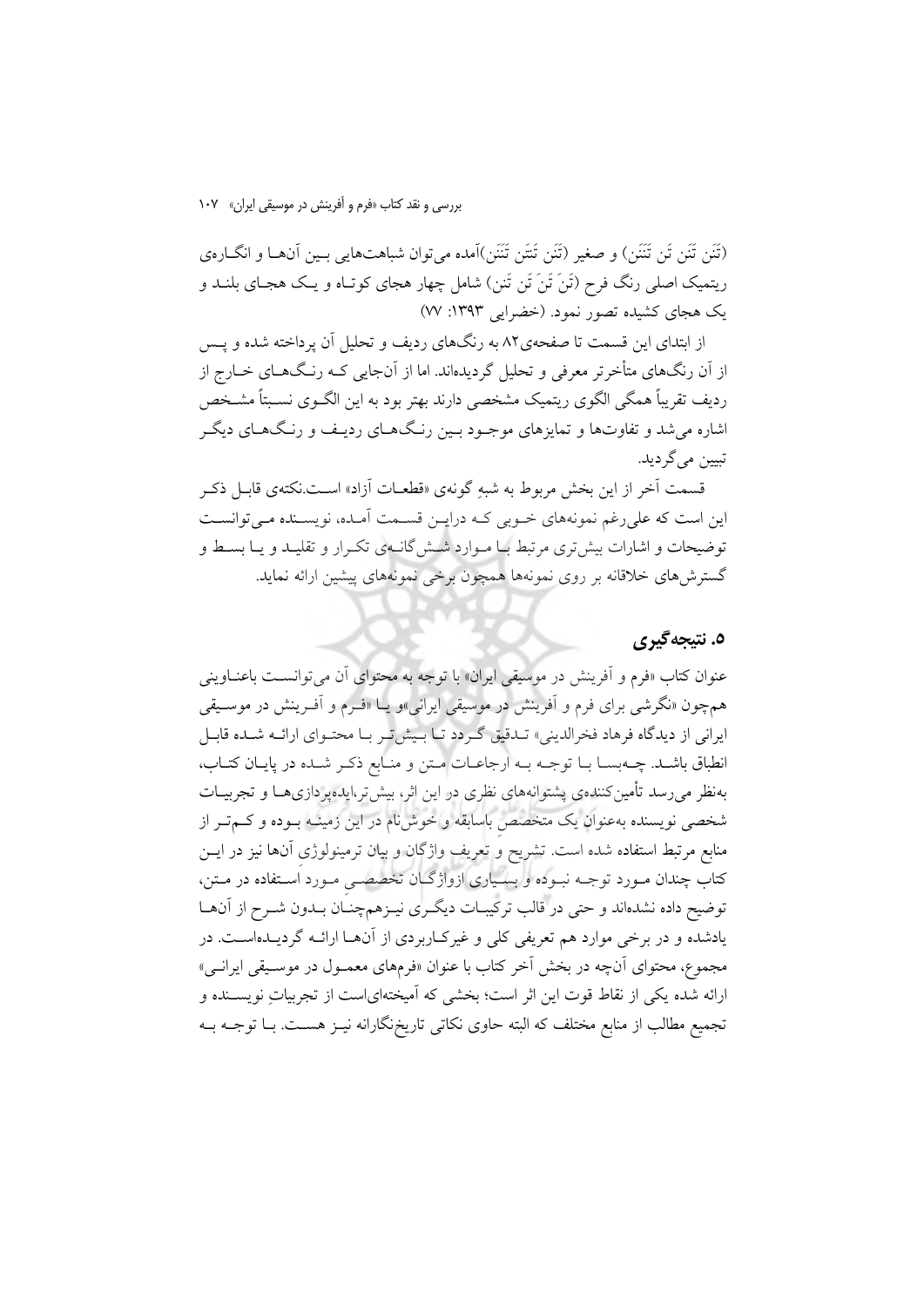کمبود منابع در این دانش بومی، اینکتاب منبعی باارزش تلقی شــده و مــیتوانــد زمینــهســاز پژوهشهای بعدی در این حوزهی تخصصی باشد.

### يىنوشتھا

- ۱. در شرح درس مصوب وزارت علوم، هدف این درس اینچنـین بیـان شـده اسـت: «اَفـرینش در زمینه ی موسیقی ملی ایران با تلاش برای دستیابی به نوآوریهای هنـری در حــد نیازهـای کلــی بافت اين نوع از موسيقي.»
- ۲. کتابهایی که مشخصاً به موضوع فرم مـیbپردازنــد از جملــه کتــاب «فــرم موســیقی» (اسپاســبین ۱۳۸۹) ترجمهی مسعود ابراهیمی و یا کتابهایی که در ارتباط با آهنگسازی نوشته شـدهانـد و در بخشبي از آن هـا بــه مقولــهي «فــرم» پرداختــه شــده، ماننــد كتــاب «آمــوزش آهنــگــســازي» (هوارد ۱۳۸۳) ترجمهی هوشنگ کامکار، میتوانند منابع خوبی در این زمینه باشند.
- ۳. کتاب «مبانی اَفرینش ملودی در اَهنگسـازی» (اَزادهفـر ۱۳۹۵) نیــز منبــع قابــل تــوجهی در ایــن زمینه است که البته در زمان نگارش کتابی که مورد نقد است هنوز چاپ نشده بوده است.

#### كتابنامه